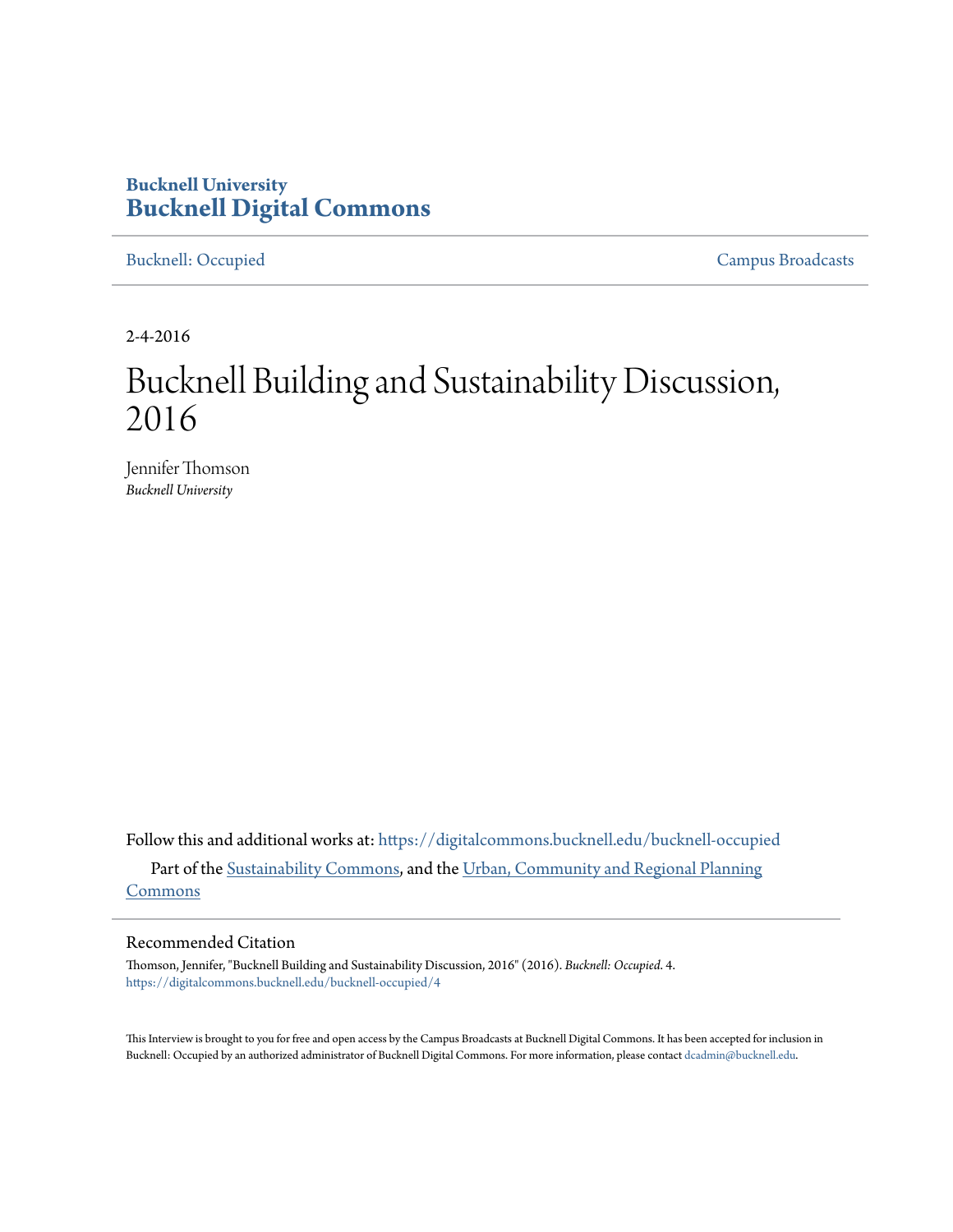**Bucknell: Occupied Copyright 2016, WVBU Bucknell Jennifer Thomson, interviewer (JT) Elaine Lac, interviewee (EL) Amanda Wooden, interviewee (AW) Dina El-Mogazi, interviewee (DEM) Steve Buonopane, interviewee (SB)**

#### **2016-02-04 01:15:03**

**JT:** All of my guests here are here to talk about sustainability issues here on campus. Specifically pertaining to Academic East, but then of course branching into a larger conversation about campus politics. So I think we'll just go around the room, I'll have everyone in the studio introduce themselves and then we'll get talking.

**EL:** Hi this is Elaine, I'm a senior at Bucknell. I've been involved in sustainability for all my years here.

**SB:** Steve Buonopane, I'm an associate professor in Civil and Environmental Engineering.

**DEM:** Dina El-Mogazi, I'm director of the sustainable design program for the Bucknell Center for Sustainability and the Environment.

**AW:** I'm Amanda Wooden, I'm a professor of Environmental Studies and chair of the Environmental Studies program.

**JT:** Alright, well, welcome to the studio, all of you. I think we'll start off by talking about the very specific issue which motivated this conversation, which is the proposed building of Academic East here on campus. So maybe I can ask one of you to talk about what that building is and maybe why it matters on campus.

**DEM:** I could start by saying that Bucknell has been building several buildings in the past few years. Academic West was a precursor of Academic East and it achieved a LEED silver rating, which was a nice goal to achieve in terms of sustainability. We've had a couple of fraternity houses, a couple of... or several residence halls and the Commons building. The Commons building just received a LEED gold certification, so building has been happening a lot on the campus lately in the past few years. However, Academic East is important because it may be the last building we build in a long time. Just in terms of what is available in terms of campus resources to create a new building. And so we want to make sure that that one really shows what Bucknell has to offer in terms of the kind of building that we can create.

**AW:** So I guess I can add to that the conversations about Academic East have become more public than conversations about past buildings have been and that has been a push that many of us have engaged in to try to open up and make more transparent the design process. And try to make sure that all of us on campus are shaping the vision for these buildings and try to actually move our conversation about sustainability beyond what at times may feel and seem superficial to a movement towards goals and commitments that we have as a University to make a real dent in, for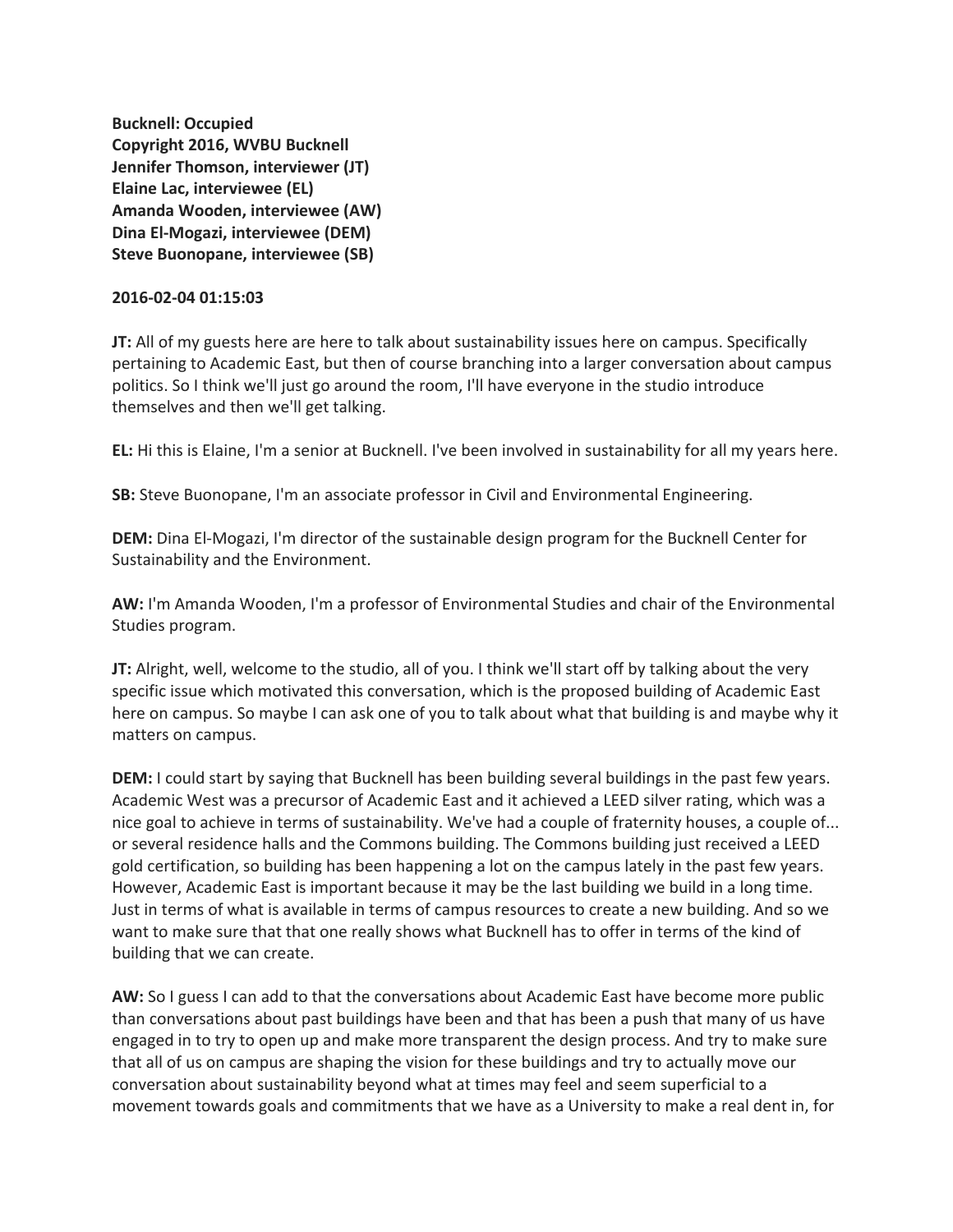example, our energy consumption moving towards our commitments related to climate change. Maybe someone else can talk about that a little bit more. So the conversation about Academic East, then really many of us feel is kind of a last moment to, as Dina said, it's one of the last buildings in this building boom, to really try to crack open the process and really shape the way things are done. Not just for this building, but for all possible infrastructure and campus changes in the future.

**SB:** I'd like to follow up on something that Dina said. She mentioned that Academic West achieved LEED silver, but if you were to walk through the building, it looks more or less the same as any other building and the sustainability elements are not necessarily on display. And so we are an educational institution and a building itself can be part of the education of its occupants and anyone who passes through. The Academic East building will have a number of engineering faculty offices and engineering labs. And one of the things we strive to do in the College of Engineering is to use the campus itself as a teaching tool. So Academic East has the potential to become a teaching tool itself. The building can be an educational element. If the sustainability is brought to the forefront and is visible.

**JT:** So maybe I can ask several of you to talk about maybe how this building reveals larger ongoing conversations here on campus. Right? I mean, I imagine that many of our listeners may be on campus or off campus may be wondering [LAUGHS] why do we care so much about one particular building, right? so is there... what is the broader significance of this construction?

**DEM:** I could just add a little bit to that in the sense that over time we've been progressing this conversation about buildings. And buildings are really important 'cause buildings take up a lot of resources. I mean, you can imagine a building and its mass uses a lot of materials and then we have the energy it consumes, the water it consumes over its life-cycle. Anything that the University does might have some kind of impact on sustainability. But buildings have the biggest impact on sustainability of anything the University does. And that's why we're really concerned about buildings. And this is the most recent building in what we were just discussing as a building boom. And so this is a great time to bring a conversation about sustainability and the University to the forefront.

**SB:** Dina mentioned that buildings are a major impact in terms of energy uses and resources. There's some data I show my students the US Department of Energy classifies energy use as well as CO2 emissions into three major categories, buildings, transportation, and industry. And buildings is the largest sector of our economy--the largest contributor both to energy use and greenhouse gas emissions.

**DEM:** And I want to touch on more the people behind this building. The ideas and the galvanization of ideas that we're trying to produce. I think that is something that we struggle with at Bucknell. Especially in trying to provide students with a large opportunity to create a change on campus. I think this building is the opportunity to create something that can really come to life and be a longstanding testament to the commitment of students that they have to sustainability.

**JT:** So I'm hearing a lot of comments about the significance of the building in terms of sustainability, but from what I understand there is also a lot going on in terms of decision-making. So how are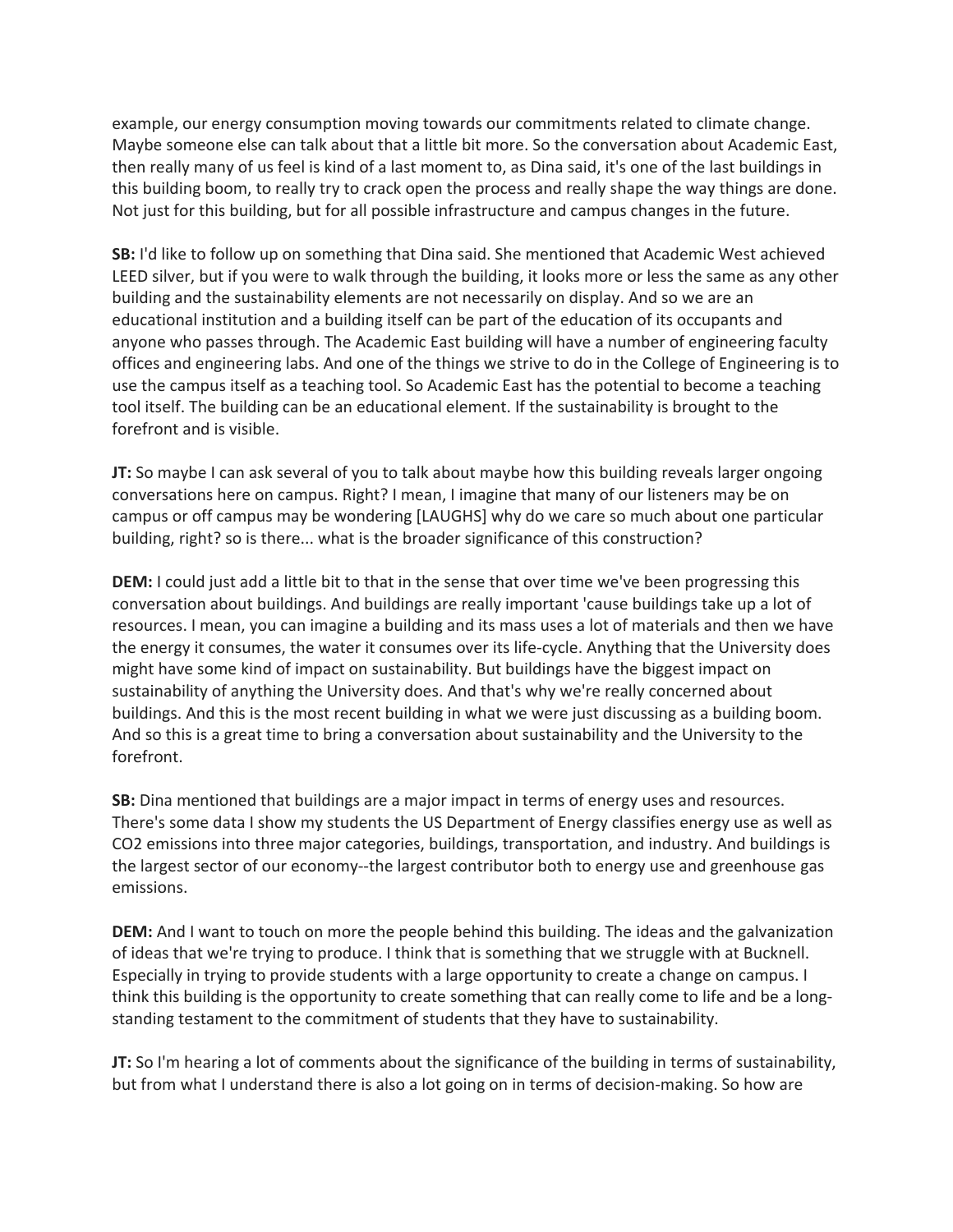decisions made on campus. Who gets to make decisions. So maybe you can talk about this building in terms of decision-making processes much less democratic decision-making processes.

**DEM:** I'll just start out. I've been on a few different planning committees for buildings over the years. This is probably the third one. And Bucknell's always done a good job in trying to represent on the committees different stakeholders. However, the campus as a whole hasn't been represented in the past, and there's a lot of impetus in the campus to really represent sustainability concerns, in this particular situation, for the reasons we already talked about. And to have students en masse be able to represent their concerns for sustainability--and I think students are really important overall because they're the ones who have the most stake in the future. They're the youngest. So however things play out in the future of what we do is important to the students. And so in this particular case, there was a letter that was composed that tried to bring forth this idea to the administration that we really want sustainable design for the future of Bucknell. And I believe the signatures ranked up around 300 and that was faculty, staff, and students.

# [CROSSTALK]

# **AW:** 334 as of yesterday.

**DEM:** Yeah. 334. OK, great. So, yeah. I think that's a really significant sign that things are... the climate is changing.

**AW:** Maybe I could also add to what Dina is saying about some -- the names of some decisionmaking oversight bodies that maybe have been floating around and are confusing. And emails. And conversations in public or in the letter. Many of you may have heard of the sustainability working group right? Referenced, and let me give you a little background on that. The sustainability working group, actually, Steve, Dina, and I we're all part of this, was an ad hoc group that really came out of hallway conversations in the fall of 2010 when ground was broken on Academic West. And many of us who are really closely attuned to what's happening about the built campus were taken a little bit by surprise by this. That we weren't really part of the conversation. A lot of people weren't part of the conversation. And I'm in the social sciences. We live in Academic West. So many people outside of those of us interested in sustainability were quite concerned with whether or not they were getting or having any input in the process.

# **JT:** MmHm.

**AW:** And that's a longer conversation, but basically we started in the hallway saying "Hey, did hear about that? What happened? Do you know how this decision was made? I don't know how this decision was made." We started having these conversations and before you know it or shortly thereafter, a group of about eleven of us started meeting regularly to try to get, to wrap our heads what was happening, how decisions were being made. What policies and visions were guiding these kinds of decisions and try to formulate ideas about sustainability and integrative design and really to bring those to the President, bring those to facilities, bring those to lots of others on campus who make decisions about finances, etc. That we would hope with conversation we could help shift the process. We worked on that for several years. Just on the side.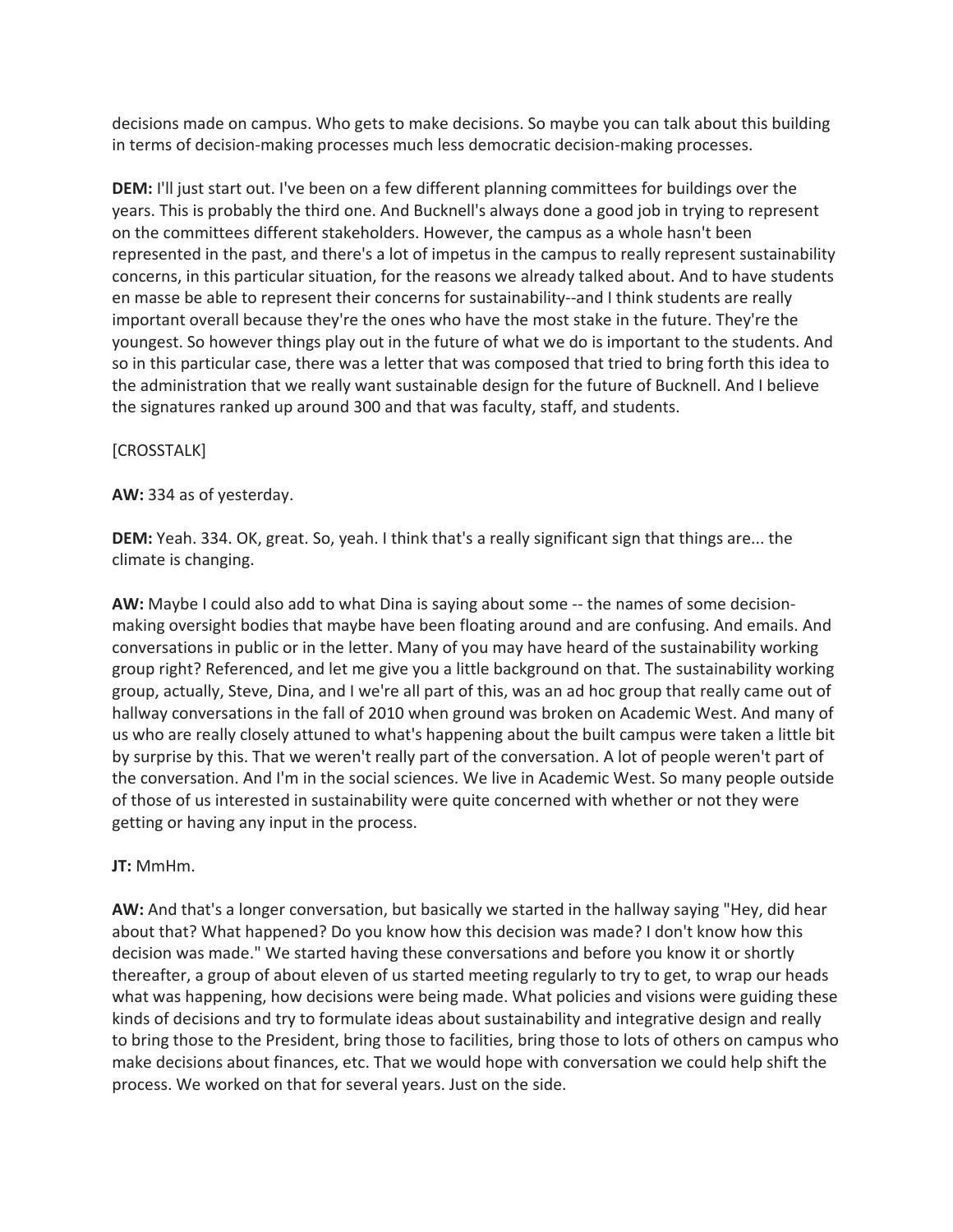**JT:** Just on your own. So this was not--

**AW:** Yes.

**JT:** in any way... you didn't have any indication that anybody cared?

**AW:** Well we did have indications that people listened to us when we organized, and we quickly got the ear of several people that I mentioned. So we spent a lot of time meeting with all of these people. We got funding to bring a consulting firm called Second Nature to campus, they generated a report which is online. You can find it. You can Google Second Nature Bucknell... in which they outline the steps the University could take to make decision-making more transparent. The process more sustainable and aim towards meeting our goals. Which the goals of the ACUPCC American Colleges and Universities Present Climate Commitment, sorry, long. [CROSSTALK] This was 2008, which the previous President signed, which commits us on a path toward net zero emissions.

**JT:** OK.

**AW:** The goal for that is by 2030.

**JT:** Whoa. Really?

**EL:** Yes.

**AW:** Yes.

[CROSSTALK]

**JT:** We've got to talk about that.

**AW:** Yes.

**JT:** OK.

**AW:** Yes. So the sustainability working group...we were meeting with people, we brought this consultant in. We worked hard. We had conversations with students and staff and faculty about how to create visions and really with generosity we were thinking "everyone, if we just listen and talk about it, it makes sense."

**JT:** MmHm.

**AW:** In the meantime, since we first organized ten buildings have been constructed or significantly redesigned, reconstructed. That's a lot.

**JT:** That's a lot.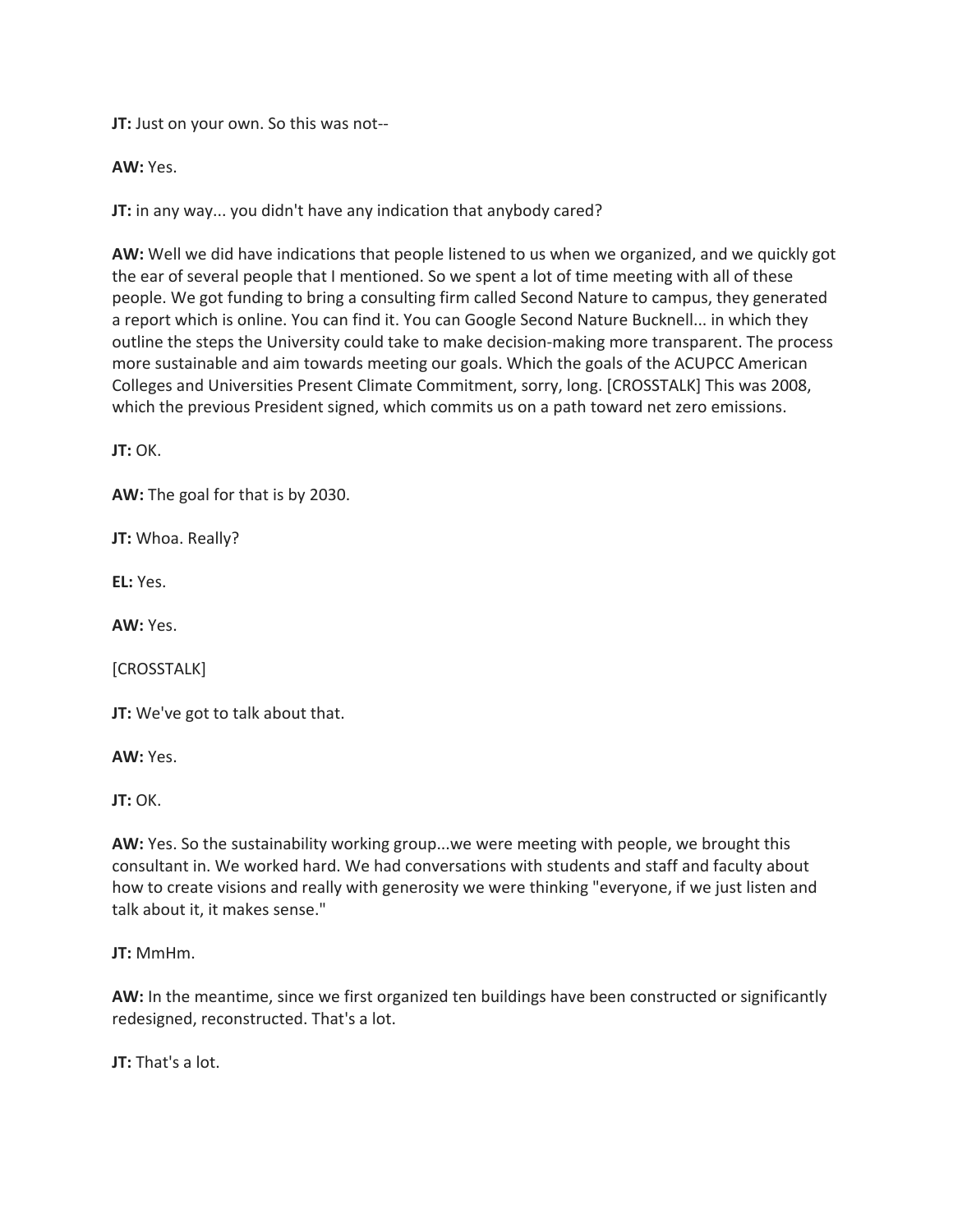**AW:** And so many of us were frustrated with that process. We stopped functioning when we didn't see a continuation of commitment to have the kind of conversations we were asking for. But almost two years ago, President Bravman announced the creation of the President's sustainability council.

# **JT:** MmHm.

**AW:** Which he announced in the faculty meeting this Tuesday was constituted. It was constituted this week. The membership was announced this week. And so in the meantime [LAUGHS], in those two years, the sustainability working group--remember this is just ad hoc, we were just doing it- stopped meeting, the Greening Council--

**DEM:** which was the previous body that dealt with sustainability governance on campus, when we heard this great announcement about the President's sustainability council, also dissolved, so we've been waiting and hoping that... and the reason that these other organizations folded was that we really need to bring sustainability into the realm of upper administration at Bucknell. Otherwise it's a kind of-- it's a very difficult struggle to make things happen, and it happens at the middle levels instead of at the upper levels and that's where it really needs to happen. So that's what we've been hoping for or waiting for and it's really great news that now all of a sudden, we do have the opportunity for this and this building seems to be the test case-- or one of the test cases for the new President's Sustainability Council and how it will operate.

**JT:** So what exactly is this council going to do and how much power will it have?

**AW:** I would say, that it has as much power as any other upper level committee on the campus. So there are many official committees, we've been fighting for years and years just to get a sustainability committee to have equal ranking to other campus committees that are official. And that would be a great step forward, if we could just get that [LAUGHS]

**JT:** OK, so we were talking about, maybe the conversations about the response to this letter, right? Which was sent around. So we have the creation of the President's Sustainability Council, have you seen any other kinds of response from the administration?

**DEM:** I would just say as a member of the planning committee for the building that it really seems like we have the opportunity now to change the process a little bit, by which buildings are designed. So now we have a charrette plan?

**JT:** Can you explain what that is for listeners that might not know?

**DEM:** The word charrette is maybe unfamiliar to some. It just means an open community-wide forum to give design input to a building. So now we have the opportunity for that to happen. It's going to happen, I'll just put a plug-in, February 16, approximately 11-1 will be the time for people to really show up and give their views. And so what is important is that in sustainable design, we want everybody to have a say who wants to have a say and the way things are designed that affects them. Because this is a campus building, many people will use it, so many people have the opportunity to contribute to the design of it. And so that includes students, staff, faculty, all together in this particular design forum.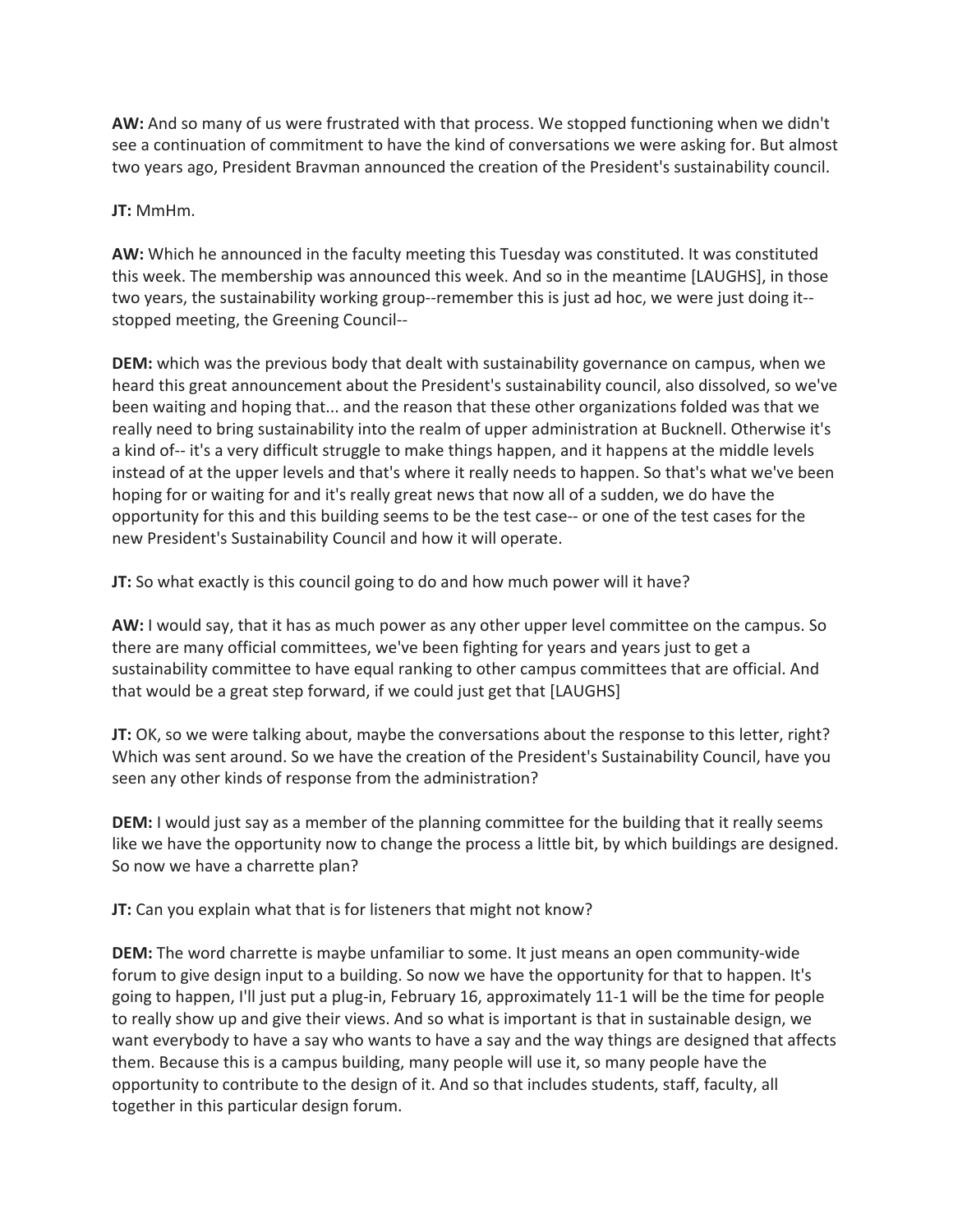**AW:** I would say it's different, perhaps, in than what's commonly referred to as a stakeholder approach in which those making decisions about whatever--in this instance, the construction of a building--identify the most important people to talk to. And they give their input and those thoughts are considered. But this is more of a visioning process in which people can talk about, look at images, vote on the kind of ideas and the representations of their imaginations of sustainability, aesthetics they think is important and other related issues they think is important for this building. And we really push for an open invitation so that it wasn't identifying just wanted considered people who could have a or should have a voice

#### **JT:** MmHm.

**AW:** But that everyone should if they want to be involved in this visioning process.

**DEM:** And very much to the credit of all those involved in the planning of this building that this letter was put forth, the forum happened, and now they are giving us the opportunity to have a charrette on the 16th of February and a follow up will be happening in April. Now it's really important that the campus responds and shows up and gives their input because this is the chance. Unfortunately, though, you have to schedule these things on a certain day, and a lot of people can't attend. But I would say that... do whatever you can be there and if you can't be there, just contact one of us and try to give your input in writing or some other way. There's plenty of opportunity to do that as well.

**JT:** So for people who are unfamiliar with this particular practice, what are they going to engage in when they show up at 11 am on the 16th? What might be involved?

**DEM:** I mean one of the things that has happened recently on our campus that maybe some people have awareness of and others don't, is--so we have a Lewisburg park, here--Hufnagle Park--and we had a community-wide design charrette for that park, and I think that's a great example of how a broad consensus of people can come together, or a broad constituency of people can come together and create kind of a design consensus just by showing up and participating. In that particular forum, we met in Larison dining hall at Bucknell, and there were these different focus groups. Things like the landscape, the pathways and connections, the recreational facilities of the park, and things like that. And people walked around and looked at different options and opportunities. Visually represented. And voted on them. And that's all kind of being now synthesized and incorporated into a larger design concept for the parks. So we could do the same with this building easily. There are three different themes to the charrette that will take place on February 16th, and they are: sustainability, as we've been talking about today; aesthetics, and human health and well-being. And human health and well-being is the concept of this building, it is like the way that this building is being represented to the public, to the trustees, and to potential donors. Human health and well-being is there because we have this unusual representation within the building of biomedical engineering and education and some other engineering departments. And that's something that they could all get behind in this particular building, and create a theme and I think it's a great idea for a building at Bucknell. I really hope that the building does end up embodying that theme.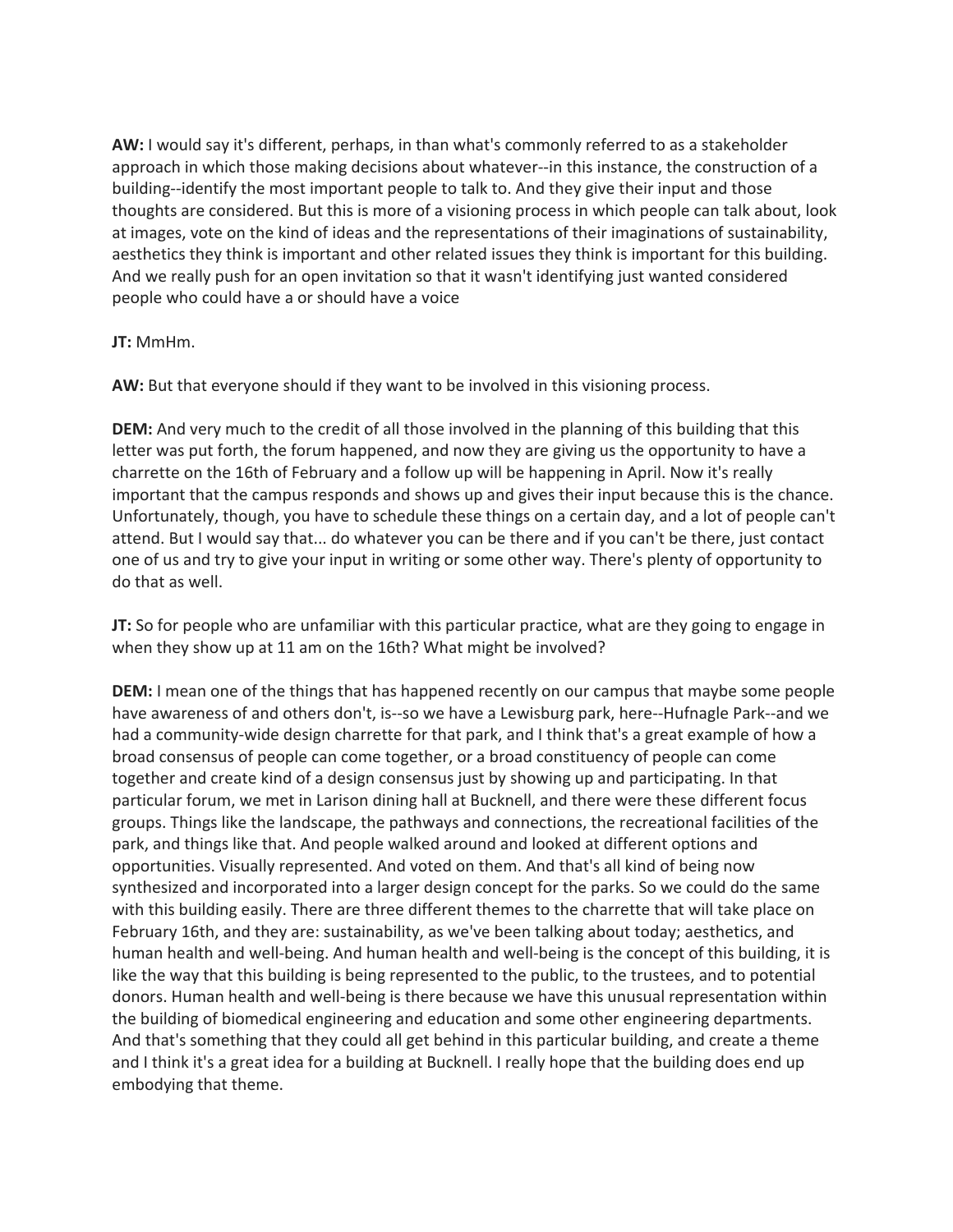**SP:** I'd like to follow up on Dina's comment about the human health and well-being theme. And although that may be a separate focus group, that is sustainability.

**JT:** Hm.

**SP:** That is the social aspect of sustainability. The people in the building are literally the most valuable in terms of the money it takes to put them there, and many other ways. So if we shift our view of sustainable buildings from just dollars and sense energy savings to the value of the people that use the building and are educated in the building, it very much changes your perspective. The Harvard School of Public Health just released a major research study demonstrating how buildings can actually improve the health of their occupants. And that improvement means things like higher cognitive function, less sick time, and so forth. Those are things that this building can do and actually speak human health and well-being. Not just be a container in which there's human health and well-being.

**JT:** I'm really glad that you took the conversation in that direction, Steve, and I wonder if I can ask each of you to go around and give your vision of what you would like this building to look like, right? And obviously you intend to engage in that collaborative process, so this would just be one piece of the puzzle, right? When you think about this building, what is it that you would like it to be?

**EL:** I guess I want this building to be different. I want it to be innovative, I want it to showcase the intelligence of our students and the intelligence of our faculty and staff in the way that the design comes together. I want it to really have--stand out on campus so that people know that this is a building that showcases the school's commitment to its students and to knowledge and overall well-being.

**SP:** I don't have a preconceived idea about what that building should like. I'd like to point out that a sustainable building can look like many things. What's really important to me is the process at which we arrive at that building, and making it substantially different than what it's looked like in the past. You cannot change the end product substantially without also substantially changing the process that you make that building come about. I would also, I would be pleased with something that's not just a cookie-cutter version of other buildings on campus. And I think that it is possible to create a building that is overtly sustainable, visually educational, and can harmonize with the campus aesthetic. It does not have to look like something that came from outer space.

**AW:** So just building on that, and I really like what you said, Elaine, about being different, innovative. That's really important. For this particular building, because we're on a building streak, and now we really have the chance to come together and do something different. In the realm of human health and well-being, some of the things that stand out in other building projects are things like biophilic design. So it's well-known that people really respond to images of nature, or actual nature within a building--green roofs, green walls, images of natural things, lots of natural light, open views to the surroundings--which we have plenty of opportunity here at Bucknell--and also things like indoor air quality, so just a really healthy environment where the air that you're breathing is really high quality, and not an impediment to your work life. Those are some of the things I would put forward.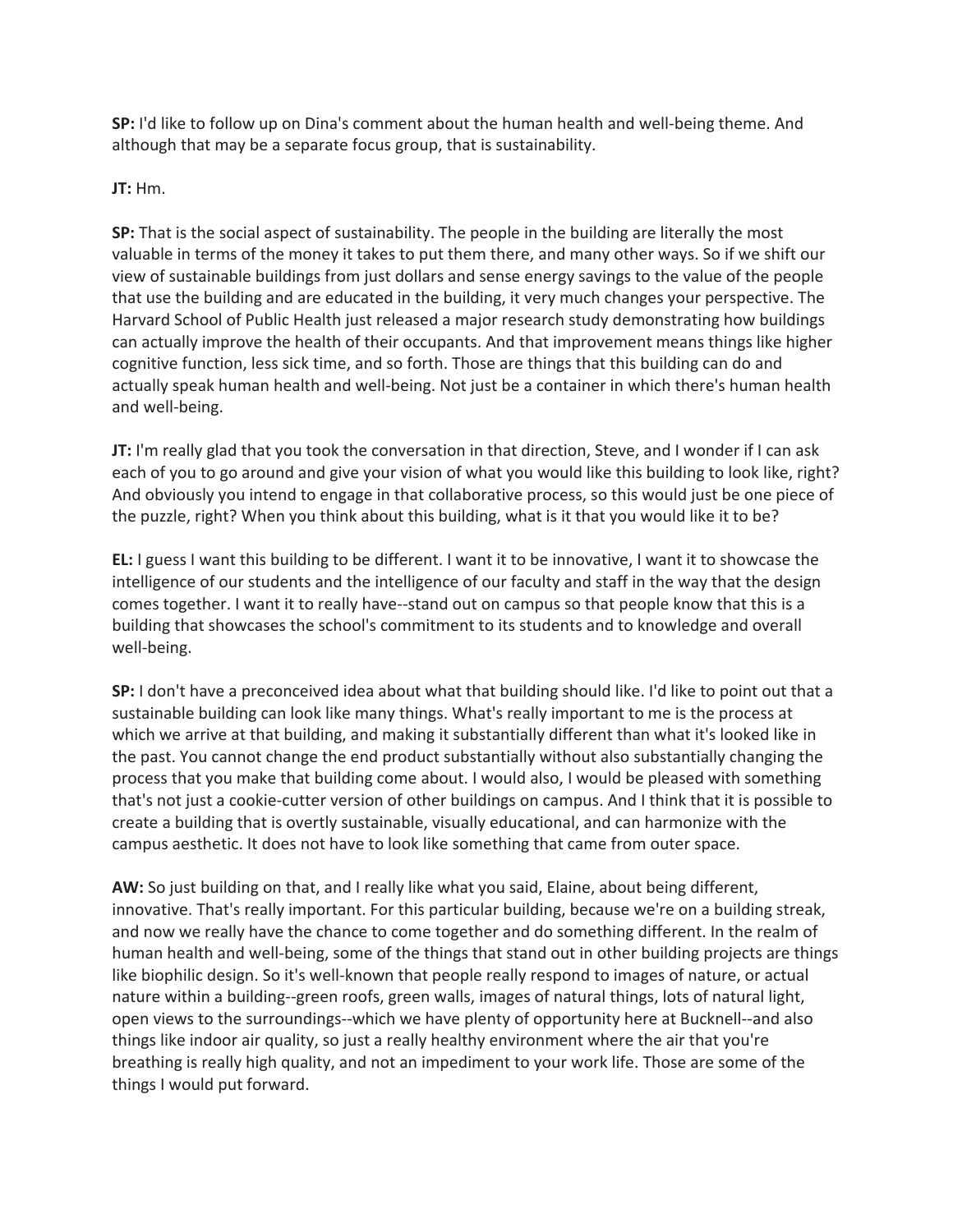**AW:** I would suggest that anybody who's thinking about this, right? Because it is going to be a collaborative process. It's something that I've done, and I've done in conversation with others, including everybody in this room, is just go online and look at some of the many different examples of what other campuses--most other campuses are doing--and the kinds of creative, innovative buildings that they're creating. Particularly if you want to look for this building, at labs. Lab buildings--at least part of it is going to be a lab building--engineering and education in this building. So thinking about, looking at what those buildings might look like, and see what you can imagine, what you can find the models. You can look at Stantec's website and see the LEED platinum, net zero buildings they have constructed to see what we can even do with the architects we hired here. I'd say that as a resident of Academic West and someone who was part of that process--or not as much part of the process as I wanted to be--there's this notion that people are pretty happy with Academic West and I really don't hear that. I certainly don't hear it from faculty in Academic West and we're a little frustrated, but I think one of the things most--other than kind of the key sustainability issues we're concerned with and not just doing a checklist of a few sustainability measures at the end, but rather re-conceiving the whole building to effectively integrate design from the very beginning, challenge our standard operating procedures of design, right? So I'd say I particularly want something that is not Academic West, and I want to see that in terms of sustainability, but in terms of aesthetics as we mentioned earlier. Bucknell Arts Council submitted a letter to the Academic West steering committee in which they talked about this and in really fascinating ways. We included quotes from their letter in our letter because it was so well done. One of the quotes they requested was let us build something that in 130 years from now may awe a new student or faculty member so that she may pause to reflect on her place on campus and in the world, and dream of how she will learn to engage with and find her own ways to make her environment a better place. So I think this building can be inspirational in a lot of ways. The process of designing it is educational, right? Knowing how we can do that better? How we can engage in a much more democratic and transparent process to create a fantastic vision of ways in which we can make our environment a better place and contribute to the world in what ways are important. I teach like the rest of us would teach about sustainability and I want to have a living, learning laboratory I can use as a positive example of that, rather than the reverse.

**JT:** MmHm.

**AW:** And I think that it's high time that we do that.

**JT:** So from what I understand and obviously I'm not as centrally involved in these issues as all of you in the room are, but the Bucknell vernacular, right? Has really asserted or has tended to assert a downward pressure on all planning processes. So how do you imagine, do you have any indication that in fact there will be more flexibility on the part of the administration when it comes to making sure that this building looks like other buildings on campus?

**DEM:** Well that's a really interesting question, I'm really glad you brought that up, because Academic East already has the kind of constraints of being this...

#### **AW:** partner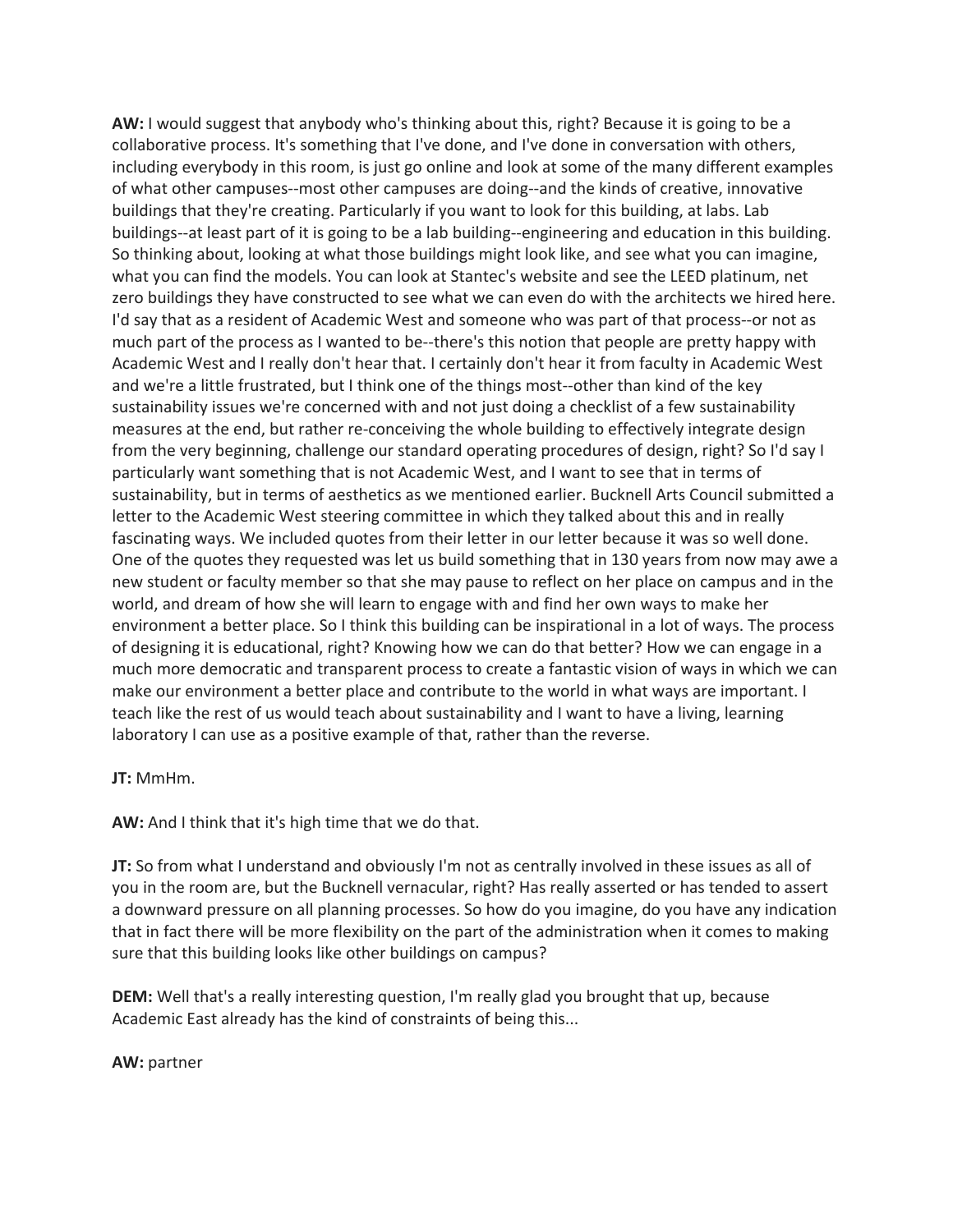**DEM:** [INAUDIBLE] to Academic West, but at the same time all of these forces of interest in sustainable design and participatory design are coming together in this particular case, so it will be interesting to see what we can achieve within both the constraints but also the new forces of interest and coming together to--I think that even if we have to create a symmetrical, somewhat symmetrical building, that creates the other side of the quadrangle that looks out to the river--that was a really good thing that took place in the Master plan, which was to create this new quad that actually addresses the river and views out to the river. But we can really be as creative as, well, we should try to be as creative as we can in this particular instance, and I think that a lot of people are coming together to do that. And the Arts Council's participation is a great example of that.

**SP:** I think we need to challenge our architects and our consultants to not just consider the obvious and reproduce the Bucknell vernacular, and challenge them to really explore the possible design spaces and what this building can be, and still be considered acceptable on campus. And not to just do it in terms of aesthetics. What I would love to see--to be able to put before the administration- two buildings, what they look like and how much energy it's going to take and how many dollars it's going to take to heat and cool and operate those over their lifetime. And is the University willing to become more flexible on the aesthetics on campus, given that the return on that idea is perhaps very large energy savings. To me, that would be a good trade-off.

**DEM:** And some parts of the Bucknell vernacular are very sustainable in my understanding. So for instance, we have this thing on campus called Bucknell brick, everything's made out of Bucknell brick. Well Bucknell brick is local and it's also low-embodied energy compared to other types of material like aluminum and glass. Well that's not a problem, so let's try to work with the Bucknell vernacular, but also try to introduce other features that might not have been considered before, and make this innovative as well.

**SP:** I agree with Dina. A brick by itself, a Bucknell brick can be perfectly sustainable, it's very durable material. The challenge is that right now, behind the brick we have a wall construction that's 30-40 years old and not high-tech. We can have some brick on the outside and something really high-tech behind.

**JT:** So I know one of the phrases in the letter that circulated was this phrase integrated design. But I know I don't know what that means, and I'm assuming that at least some percentage of signatories also did not know what that means exactly, so can one of you walk us through what that is?

**SP:** To Amanda's credit, I believe there are footnotes and references, so you could educate yourself as to what integrated design is

# [LAUGHS]

**SP:** I'll give a short summary. So it's basically highly collaborative, multi-disciplinary from the start all the way to the finish, and it does not--the typical design process which you call linear design is very sequential, you make one decision after another, and the problem is that the decision at the end of the line may actually have an impact on something that was already decided ten steps previous, and it's very difficult to circle around and reconsider decisions that were already made. And in some ways that's just human nature, you don't want to go back. And so integrated design is a much more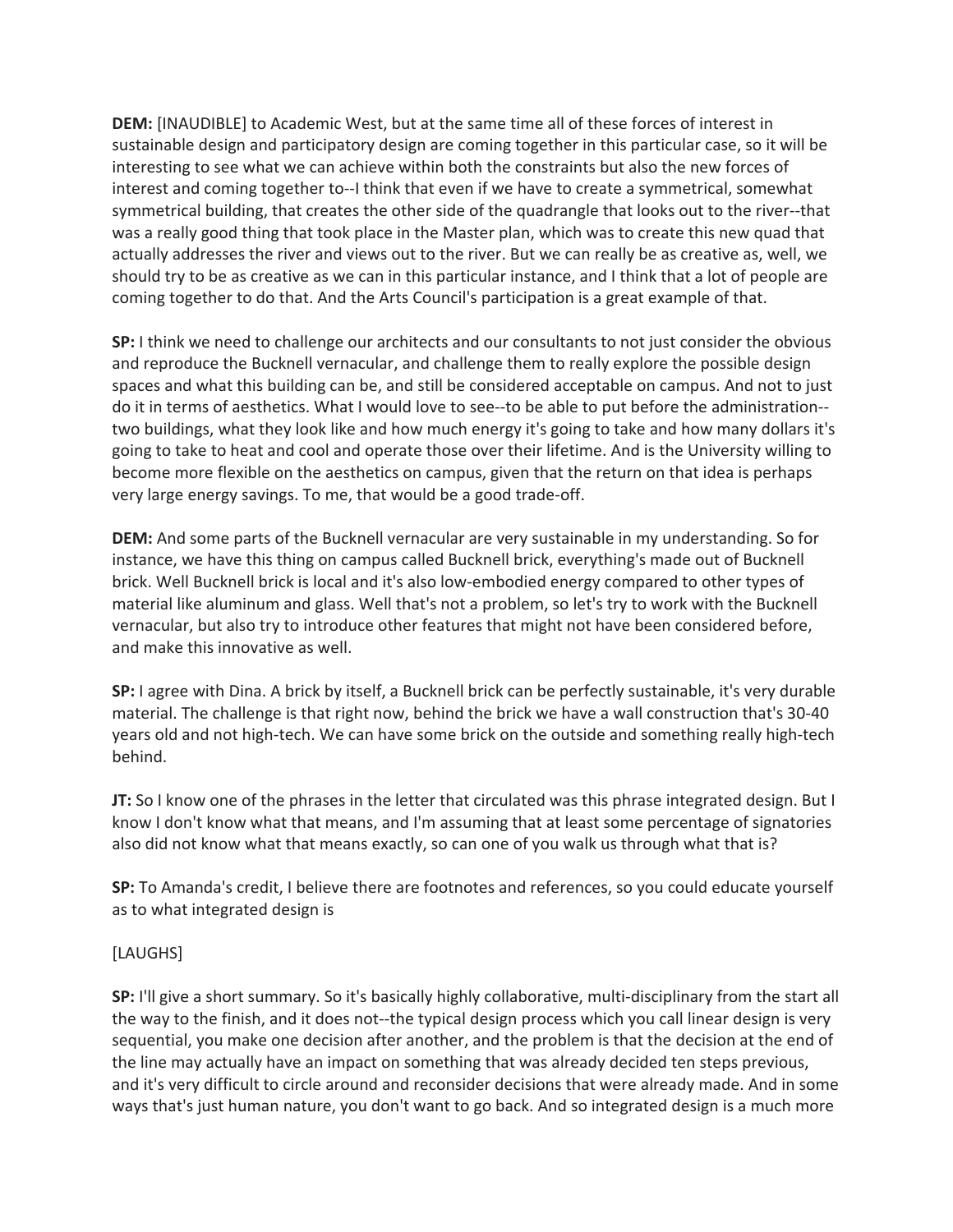fluid process. It requires a different mindset--a lot of charrettes--Dina talked about one charrette. Ideally in an integrated design process, there might be something on the order of ten charrettes. They would start before, perhaps even the architects were hired, and they would finish--as Amanda was alluding to--after occupants have been using the building for 6, 8, or 12 months so that there would be a feedback process. So it's a very different mindset. It requires involvement of specific disciplines, professional disciplines involved in building design, such as mechanical engineers, contractors much earlier in the process, because their work, their decisions have a big effect on the sustainability of the building. There's a video I love to show my students, where there's an architect talking about the color and the paint that needs to be decided earlier in the process because the color and the paint actually affects the energy use. Typically that's a decision late in the process or something that's assumed it's going to be the same color that's always used. So sustainable design through integrated design requires lots of details sort of in the mix from day one. You can't avoid talking about them, but you also can't constrain yourself to certain decisions until much later in the process. You have to commit to much more time during the design phase, but in theory that pays off during the construction of the building and in a better performing building [INAUDIBLE].

**JT:** And do you have any indication that the architects that the campus is hiring or that the administration will be willing to integrate this integrative design process?

**DEM:** To a certain degree.

#### **JT:** OK.

**DEM:** Well, the architects were hired because they were the architects of Academic West and we're talking about a symmetrical situation, but in general I think the design process has been expanded because of the kinds of conversations that we've all been having, and the letter and so forth, and the forum, et cetera. Just the kind of thing that I always try to get people to understand is, design is the thought, the thoughtfulness that goes into a building and why not expand that process so you put the most thought and the most intelligence into a building that you can. You have a building that will, that we hope will last for 100 years, why not give it a couple extra months or a few extra months to have that thought go into it. And in general, I understand that modus operandi is that we do things as efficiently and quickly as possible, but I think in this case it makes sense to expand the time a little bit.

**SP:** Just to put a sharper point on something Dina said--the cost and time of designing your building is a tiny fraction of the resources that will, that building will consume over its lifetime. So the absolute best return on your investment is to spend more money, more time in the design stage.

# **JT:** MmHm.

**AW:** So I guess in addition. One thing that we've all talked about, in the letter, the request for integrative or integrated design--interchangeable terminology there--is something we would like in this building design process to be the guiding philosophy. So we're happy that there's a charrette or to announce, but if you're just having a charrette without that being part of a larger process driven by this commitment to an integrative, detail-oriented longer, thoughtful, and intelligent conversation. Then what happens with the input, right? What happens with that outcome, and we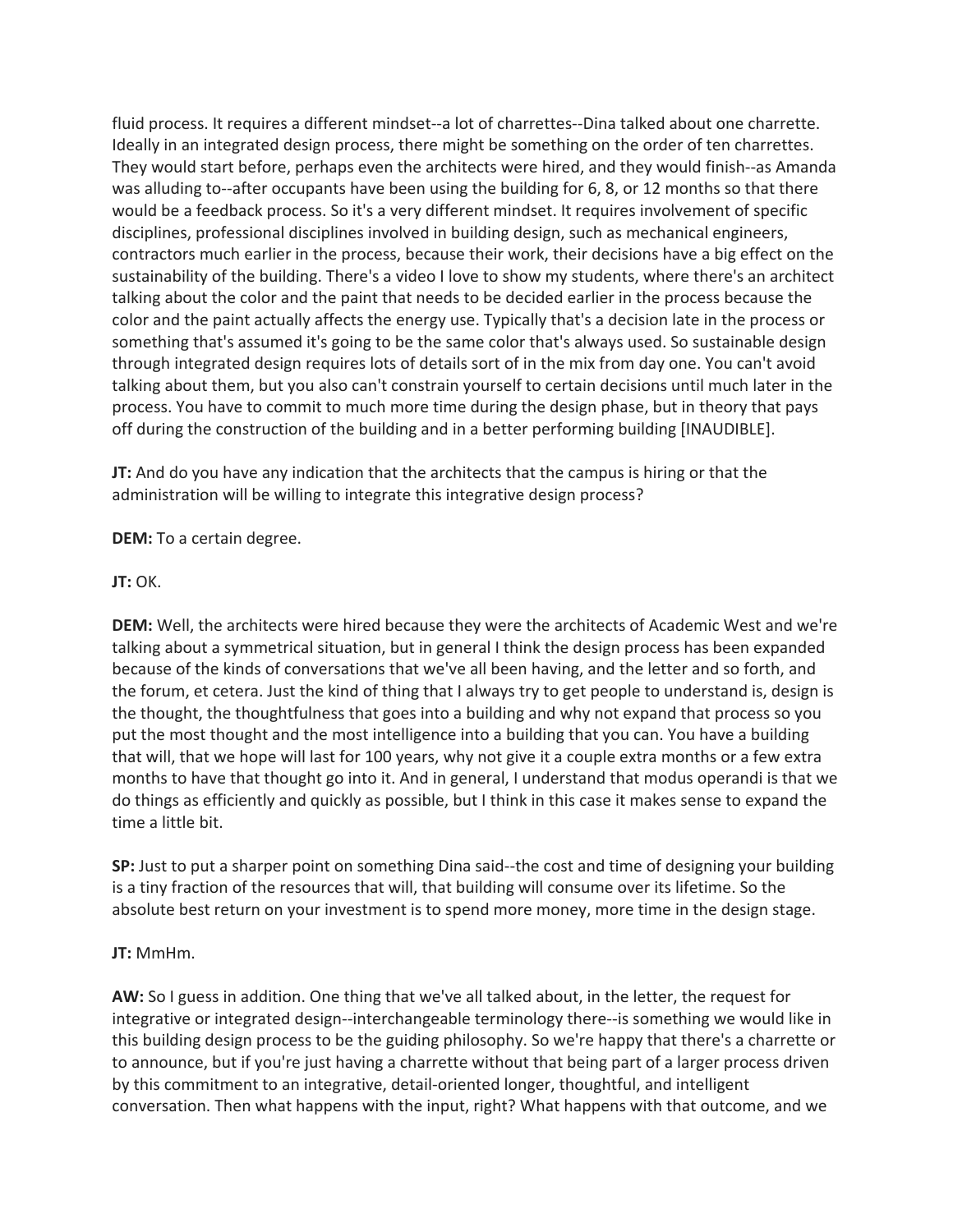don't have the kind of time fresher that perhaps seemed to be the case just even last semester. So one of the goals for this architect Stantec had committed to providing some kind of design plans for--to the board of trustees at their April meeting. But there at least was at the forum stated flexibility on that, the funds aren't there, so there's most likely postponement for financial reasons--

**JT:** MmHm. MmHm.

**AW:** larger financial reasons. So when we don't even have that kind of pressure, which we might argue is also maybe we should be resisting anyway, but even without that, why not slow it down.

**JT:** MmHm.

**AW:** And I think that's really making sure then that we keep asking the question every time there's a public conversation, and outside of that any of you who want to ask the question about what is the guiding philosophy here and can we, you know, more input, why not more input, why not a longer process.

**JT:** MmHm.

**AW:** If that's what it takes to do this correctly.

**DEM:** Especially at a University where we're all about thinking, where we're all about putting our thoughts into things and so this is the perfect environment to do that kind of design. In other environments, the government sector for instance, there have been some really great buildings built by our architect who has been employed--Stantec, right? The NREL building that they did was very high energy efficiency. So why can't we do it in our sector which is, we're all about thinking and putting our research, our thought, interests into something before we actually apply it. So this is a great opportunity in that respect.

**SP:** The struggles and challenges that Bucknell is wrestling with right now in terms of sustainability are not unusual for an organization that's trying to make this transformation, but those that have done it successfully did it 10-15 years ago. And when I teach about sustainable buildings in a course that I teach here at Bucknell, I use the best examples in the country and in the world, and I say to myself why can't those examples be at Bucknell. And so we have huge resources here through the faculty and the students and we could be using those to catch up and leap frog some other organizations that have also struggled through this period.

**JT:** So you're listening to Bucknell: Occupied here on 90.5 WVBU Lewisburg, we're talking about sustainability here on campus. I wonder if we can switch a little bit away from the building and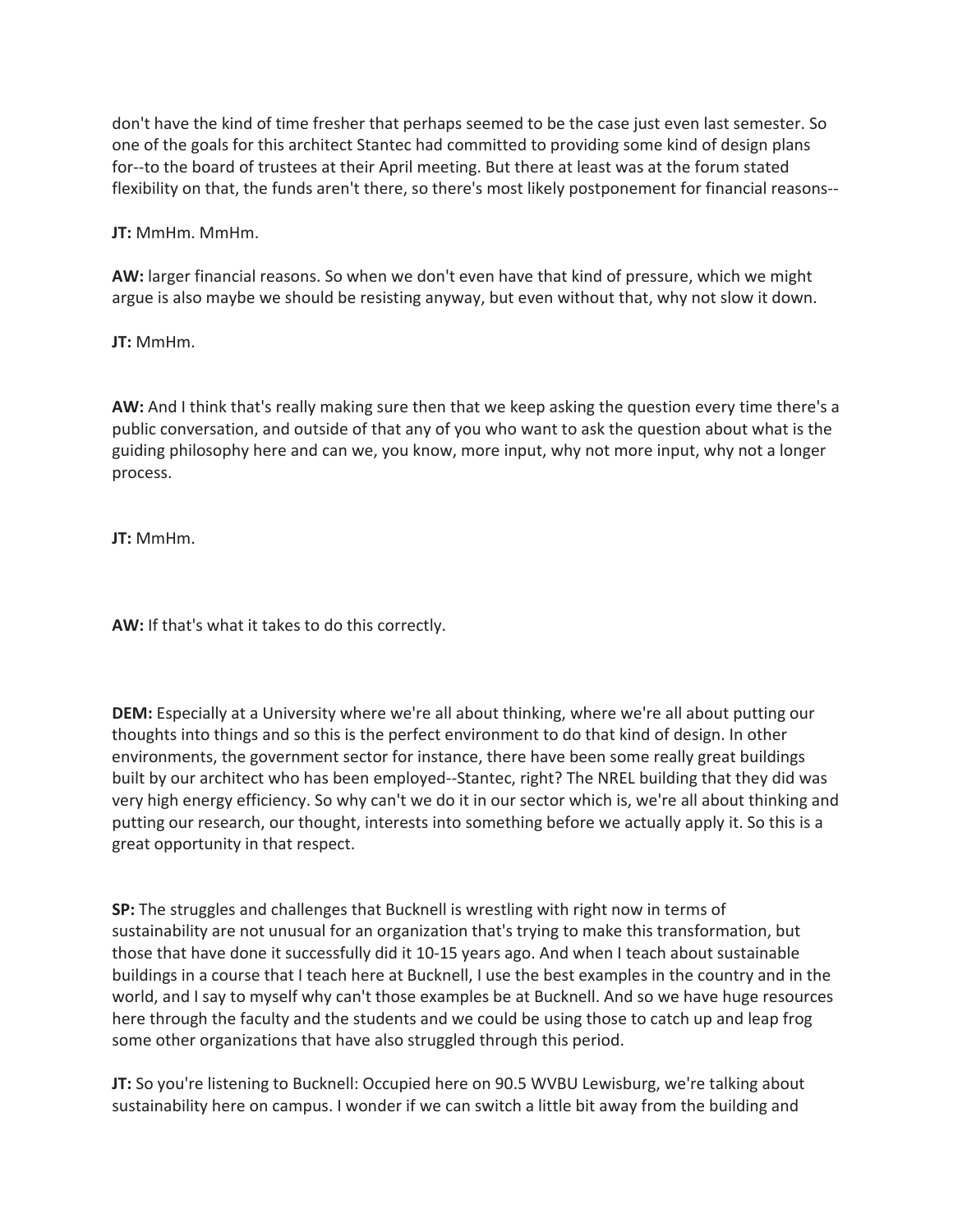situate the building in larger environmental commitments or lack thereof on campus. I know when one of you mentioned earlier that we are in fact committed to net zero by 2030, I was certainly surprised by that so maybe we can talk about how that's going on, is that going on, how might that go on, and get to it from there.

**DEM:** I'll just start off, but everybody really has something to contribute to this conversation. But historically speaking 2008, Bucknell's President at the time President Mitchell signed something called the American College and University's President's climate commitment, and that was a student led initiative. A couple of students harassed the President, basically, until he agreed to sign, but a lot of people were behind it, not just the students, but that's the way it took place. We were behind a lot of our peers in signing it, but we were ahead of others, so that was a really good thing for the University to do. And in the meantime, we have created a climate action plan that details our strategy for achieving that net zero by 2030. We also are committed to every two years we do a greenhouse gas inventory that shows where we are on that track to going towards that net zero amount. And we have students who do those inventories under faculty supervision as independent studies. And it's great. It's all... it's all public information that you can get online through ACUPCC, so I'll say that much. And I'm sure that other people here have the faculty perspective on that commitment and where we should be and where we are.

**SB:** So I'm thrilled that as a University we signed it, and I'm thrilled that we have people like Dina organizing students to continue to study it. What's frustrating from a faculty member who was personally committed to this idea, is that some of the recommendations and actions that need to be taken are sort of... not acted on. So yes, the climate action plan is less than perfect, but we could have spent the last 6 or 8 years with even more faculty and students involved making it better, finding better ways to do things if we think we can achieve some of them. The Greening Council was mentioned earlier. If you read our climate commitment, the Greening Council is the official body that's supposed to oversee our progress towards the climate commitment. And when we allow the Greening Council to fall into abeyance for two years, it makes one question what the University's commitment is.

**EL:** As a student, I think there's not much conversation or even awareness that there is this commitment to net zero. And I... I've kind of come to the conclusion that it is purposeful. Because I think if students knew that that was something our school was committed to, they would be more active in pursuing that commitment. And I feel that a lot of potential conversations that surround this goal get very systematically shut down because of the people who make the decisions ultimately in this school. There is a general, I have a general frustration with the fact that a lot of the things that we do at this school that seem environmentally progressive tend to be studentled, but the process of doing that is very long. It's grueling. It seems like the University doesn't want us to pursue these things, and that's frustrating because if we're a school that promotes higher education, quality education, we should be putting things into action that we teach. And I don't see that happening all the time, and I really think that we need to move in that direction.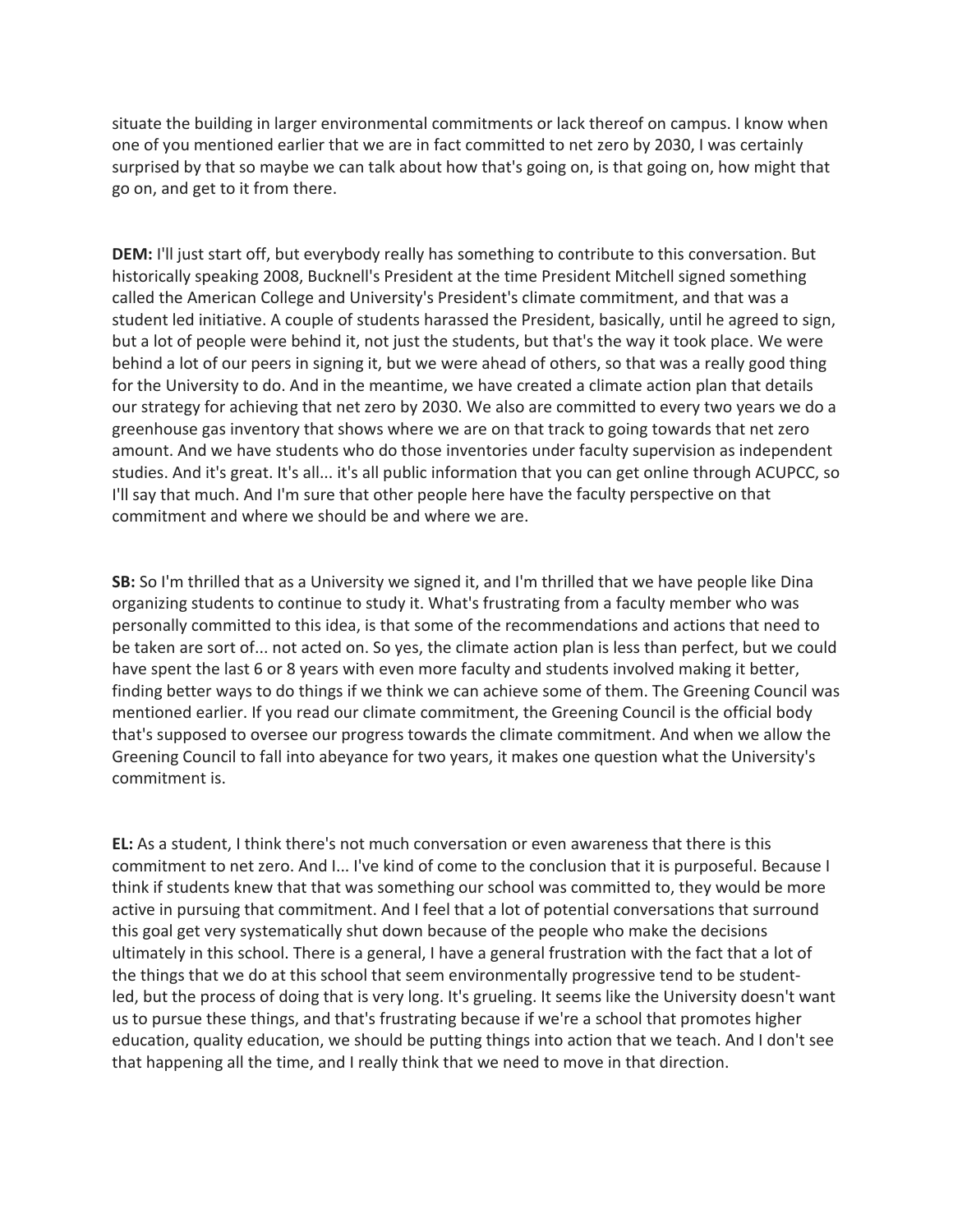**AW:** Yeah, I mean... I think it's also important to comment on what... some of the work the Environmental Club has tried to do. In the past, and others on campus, the push for the President Mitchell to sign this climate commitment came after a focus the nation event that was student organized, student-led, that was massively successful so many faculty and students organized, staff teaching, for two days, I think it was. [INAUDIBLE] There was momentum. And so really there are moments when we see a response, to be... the administration gets held to its commitments or pushed to make commitments that they should be making and it's almost always student driven. And the Environmental Club, and... In the larger national conversation about climate change, campus has been about divestment, and I think it's interesting. We've kind of... that's come up now and again. There was a request. You were actually...

#### [CROSSTALK]

#### **AW:** Why don't you talk about it?

**DEM:** So last year, we attempted to revive, it was the second revival of the divestment campaign, so for those that don't know what divestment is, it is the commitment of the school to take investment out of fossil fuel companies. And this is not done immediately, it's done through a gradual period so that the school can try to maintain the amount of money that they... from their endowment. It was a group of people that got together, we were forming this letter and trying to have a second push to create this movement. And it didn't get very far because we got a response back from the Vice-President of Finance, I believe, at the University. This was a while ago, so the details might be fuzzy. But the letter essentially stated that the school did not feel the need to push for divestment because they had already filled some requirement of being a good citizen in the state of Pennsylvania. So because they had fulfilled that commitment, they no longer needed to invest further in divestment. So once, think about being a student being told by one of the highest levels of bureaucracy that no... We're good. We don't need students anymore. It was very discouraging, it was near the end of the year, and we lost momentum on that movement. Who knows what could happen in the future, but that's where it stands today.

**AW:** I think every time we talk about some of these commitments or goals, the conversation ends up centering on we have a LEED certified building or we started recycling or

**EL:** Single-stream

[LAUGHS]

**AW:** Single-stream recycling, right? Or now we have trayless Tuesdays or... so there are these little bits and pieces, if you actually dig just a little bit below the surface, you find out that they're not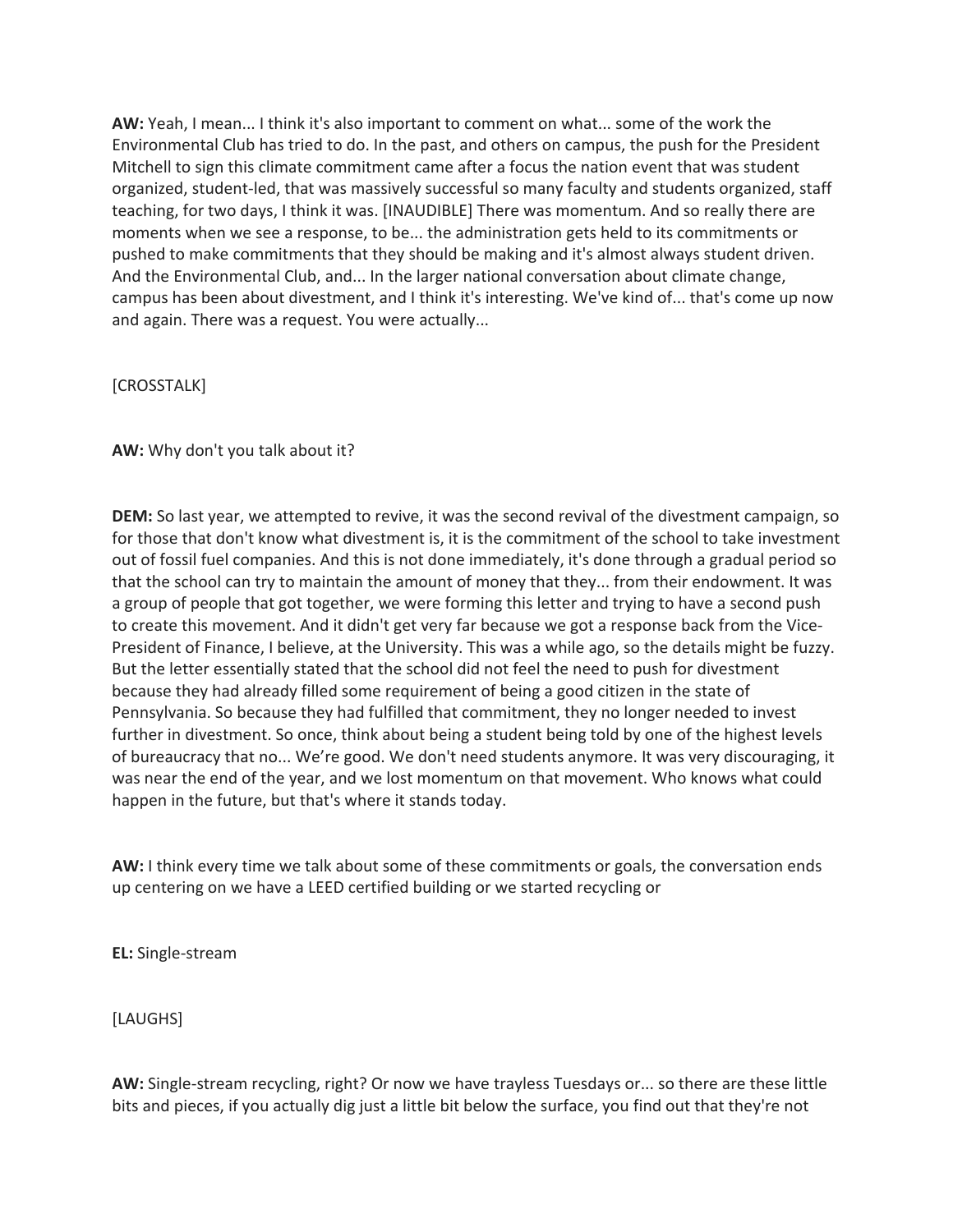moving us on this path... towards the commitments we're making. But also what it does in the process of focusing all the attention on these elements and using these as measures of our sustainability is that people lose momentum.

#### **JT:** MmHm.

**AW:** Whether it's demoralization that happens with people who really are committed and want to see things happen better on campus. One thing I'm really excited about what just happened in the last two months, quickly, is that people have organized students, faculty, and staff together. Organized on this quickly. We've been talking about it for a long time, so ideas are pretty clear, right? And students, what's amazing to me is on this letter, out of 334 signatures--and people are still signing today--I didn't count today, but there are more signatures. So if you want to sign this letter, you can, just go on Google Drive if you are a Bucknell student or faculty or staff and search for statement about sustainability in Academic East. It's Open Access. Feel free to sign it if you agree with the sentiment. A lot of alumni--student alumni--and tons of students, more students than anybody else signed that letter. Cross-departments all over camps, majors, all different majors, well the majors weren't indicated, but we know. A lot of these students, right? And so, it's pretty clear that this is a wide and deep concern about sustainability, and students even more so than many of the rest of us in the faculty and staff, perhaps. That's really what I think should be guiding our vision for the future.

**JT:** So how might the campus actually begin to fulfill its commitment to become net zero? What are some of the, you know, very concrete ways to reach this current, begin to happen on such an established sort of infrastructure.

**DEM:** Buildings are a big part of it because... as many people have tried to introduce into this conversation--faculty in particular--if we're going to build a new building, we need to think about it. We always need to think very carefully before we build a new building because that introduces so much more load on our energy use and... Now we have nine new buildings recently and even if they're LEED silver, that still produces a big load. So we need to think about those kinds of things. I think just size and resource use and that kind of thing. We need to have more of a... just a conversation without a sustainability council of any kind for the last two years whether it be the campus greening council or the President's sustainability council, there's been no way to have an institution-wide conversation. So you've got great people all around the campus who want to move things forward. You've got the Bucknell environmental club, you've got faculty who bring this to light in their classes, and you have staff like the energy manager who is working tirelessly to conserve energy in whatever way possible, but unless you have an institution-wide conversation about it, you can't have a strategy and that's what we really need right now. We have a climate action plan that was created in 2010, hasn't been revisited and really recommitted to since that time, and that's what we need now.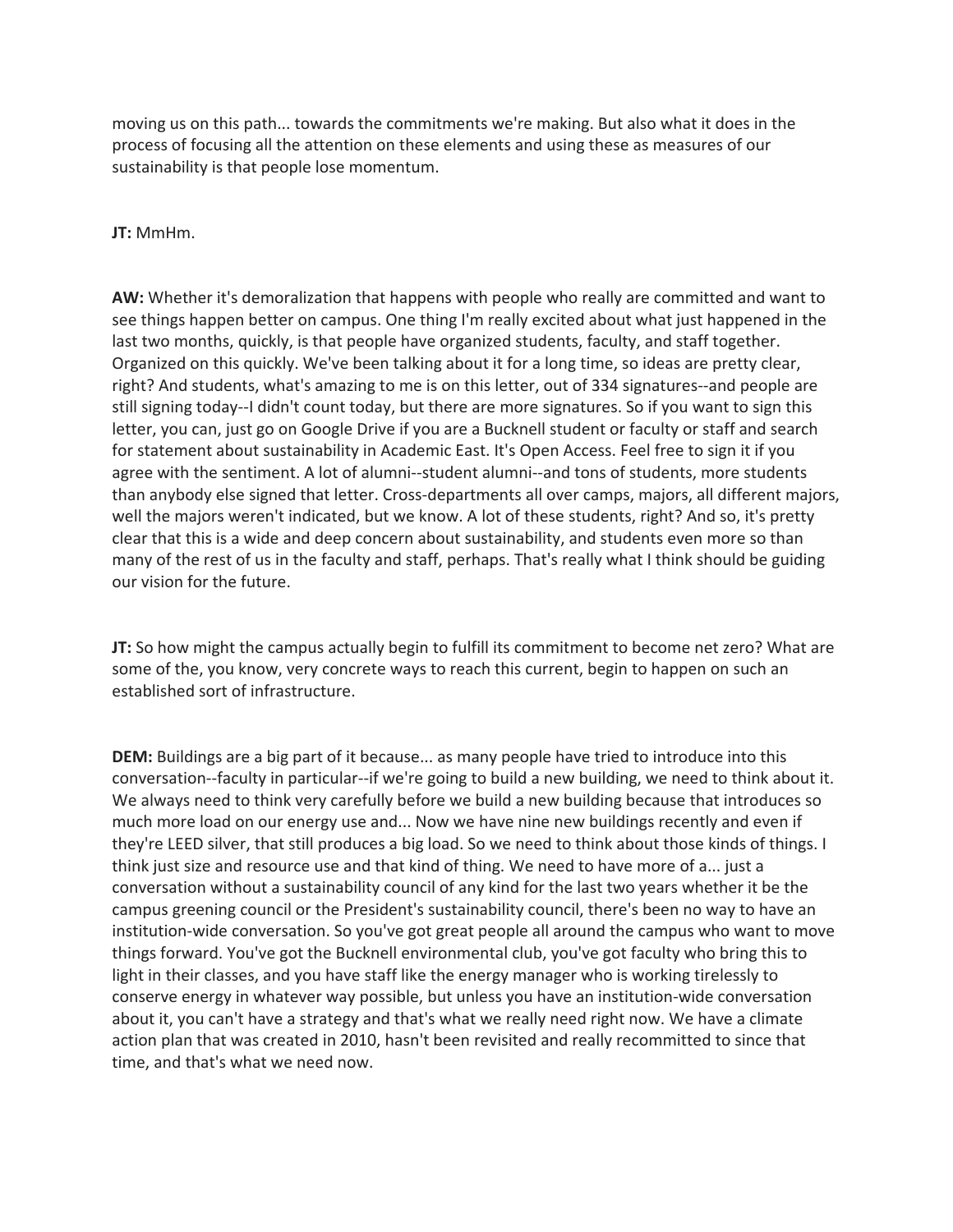**AW:** There are lots of little details in this process, too, part of the climate action plan and also part of lots of different student projects in classes and in research. A group of students worked with Dina through an environmental studies course last year, the year before to look at carbon offsets for travel. For student travel. And evaluated what are the potential option of doing that, and one idea that came out of that--I love that I'm sitting next to you speaking for you--[LAUGHS]

# [CROSSTALK]

**AW:** I'm teaching the course now, so I'm thinking a lot about this, and Elaine's in the course, actually. So it is a project that... would be looking at energy efficiency investments in low-income housing in Central Pennsylvania. So instead of outsourcing--if you will--to a company that supposedly does carbon offsets somewhere else and maybe they're just re-foresting and deforesting land area. But it's actually something that is contributing in terms of the social justice aspects of sustainability in our communities and where some of our students come from as well this would be a really... a great way of doing something here and the students could run, and design, and plan that would really help us deal with the necessary transportation of students getting to here and travelling home that really needs to be handled. So I mean transportation--other than buildings and infrastructure--transportation's another big one, right? Also thinking about the landscape and... That's another part of thinking about how we can reduce emissions and energy as well.

**JT:** So we'll take a very brief break for a Public Service Announcement and come back and talk about two things which have come on my mind hearing you all talk. One being the possible Bucknell farm and the other one being the possible College of Management new building. Yes. I do want to ask about that.

# [INTERLUDE] CUT 55:06 - 56:11

**JT:** Welcome back, you're listening to Bucknell: Occupied on 90.5 WVBU Lewisburg. We've been talking for the past hour with several campus members here about a sustainability issues here on campus. Steve has had to leave us, but I still have Elaine, Dina, and Amanda in the studio with me. So yes, I would like to talk about two things. One positive, one maybe not so positive depending on who you ask. So let's start with the first of those, which would be ideas circulating for Bucknell Farm. So maybe those of you who have been here longer could talk about what I understand is the longer history of this idea and then maybe whether that's a possibility and what that might look like.

**EL:** Well as a student, I noticed that we lacked a farm to begin with. A farm is a great place to learn about sustainable agriculture, sustainable husbandry. It would really be a larger space for the school, for students to have larger research projects. I thought it was just a pipe dream, and I think I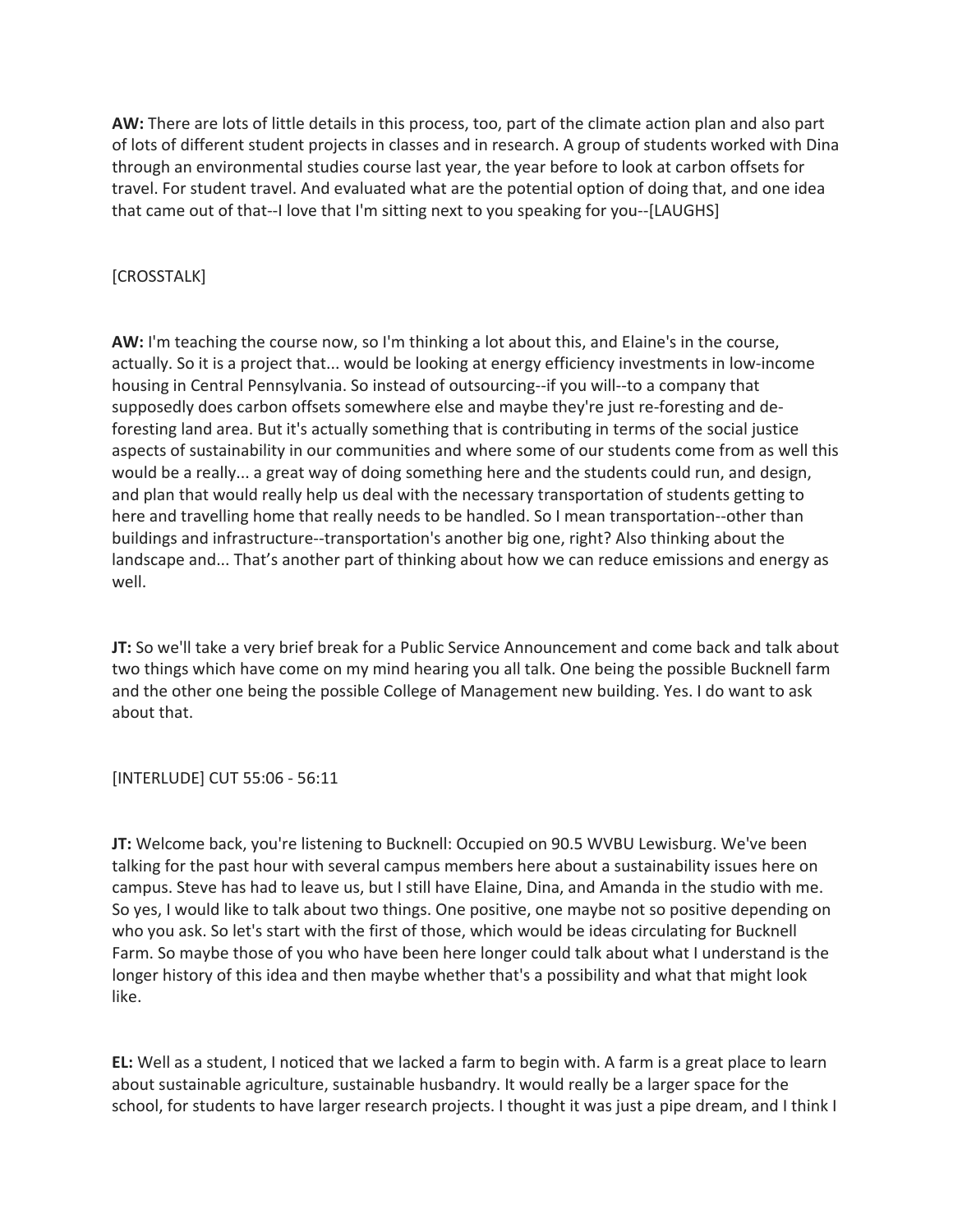was talking about the possibility of doing it, and it seems like a very doable project that I think we can really get done in maybe like the next year or so.

**DEM:** You know, it's something that Bucknell could easily do in our environment, and a lot of our peers even our benchmarking peers in places like Middlebury, Dickinson, Oberlin have these farms; they start as gardens. We have a campus garden, but we could easily expand to a farm and this is a great time to do it. But there's obviously faculty backing, there's faculty members who've put this proposal forward recently, and even now are looking for administrative fuel to get behind it and find a site that we could use, and sustainability is all about sort of this lifecycle process, and to grow something and consume something and then compost something on the campus and then turn it back into fertilizer to grow something again, that's a very, very powerful thing, and I think we could easily do that here. We have all the resources to do it.

**AW:** I think it may be pretty obvious we're breaking the Bucknell vernacular, too, by... and adding a little bit of creativity to what meets the eye on campus. I think there's... it seems like there's widespread faculty support for being able to use the farm, incorporate the farm in courses, right? The survey they went around, I heard very good things about the response to that, so it's really sitting at the administrative level, and what happens with the President's sustainability council as it moves forward, and of course whether or not the site or one of the site's is possible.

**JT:** I heard there is... maybe, let's back up. Where this would possibly be sited?

**DEM:** As far as I understand, there... this is in the very preliminary stages of discussion, but there are some good, different potential sites, and many people listening, or some people listening may have heard of Dreamcatcher Farm which is on the outskirts of Lewisburg and has always had a really nice, cozy relationship with Bucknell in terms of students offering their time there. It's been a community supported agriculture operation for many years that people in our community have invested in, and that may be one possible site that would be a little bit remote. There are other possible sites that might be right on campus or adjacent to campus, either on Bucknell-owned land or land that is contiguous to the campus but not owned by Bucknell. This is still really early in the conversation to talk about it. I wouldn't want to speculate too much, but there's a lot of potential there.

**JT:** Now, let's switch a little bit, so we're talking about the campus being on this building boom, and there being nine buildings that've been constructed, and I was curious to hear... one or two of you mentioned that Academic East is going to be the end of that building trend, when it appears that the school of management transitions to a College of Management there will be--I'm not sure how many--but there will be buildings associated with this transition. So perhaps we could talk about the buildings that will be associated with this and what the implications of that are for sustainability and the campus's commitment to climate change.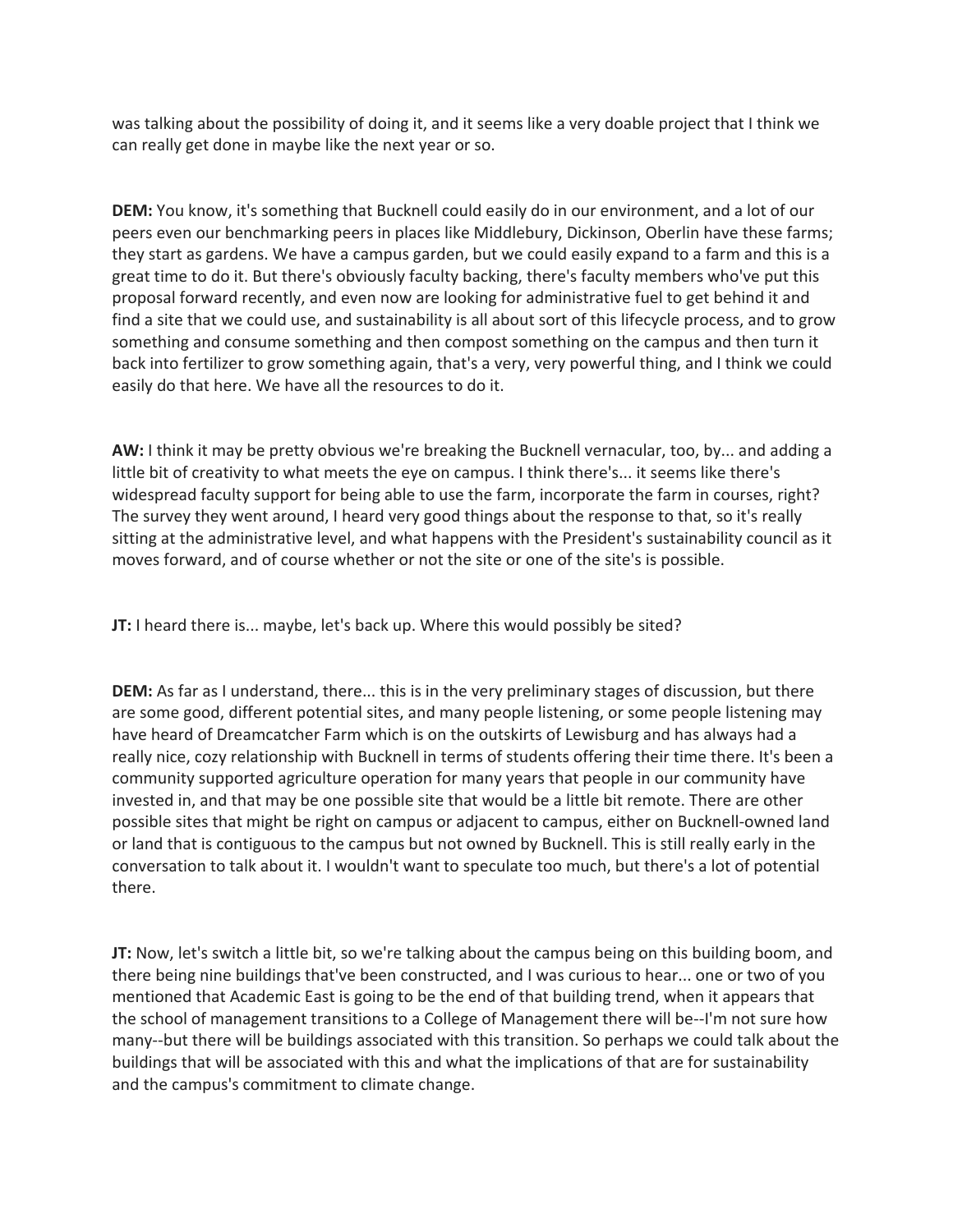**DEM:** I'll say something right away, as somebody who has served a number of different planning committees for buildings, you always hear that there's never going to be another building built, and all of a sudden there's one and you have to do it now, and you have to get your input in yesterday. So you can't ever take ever take your eye off the ball in this particular situation. So obviously we have Academic East, which is the building in conversation right now, but also at the faculty meeting this week, it was announced that there are some building projects which were planned for the next year to two years that are going to be delayed. Two affinity houses will be constructed. At least one, perhaps, two. At least one to replace one of the fraternities that was taken down.

# [CROSSTALK]

**AW:** Turning into the Humanities Institute. Two I think, and one is being turned into a new building. So two affinity house, wherever they go, to whomever will live there. The library extension, which is to create an entrance to the library facing this new quad which is facing the river. So those plans, infrastructure, projects, that were going to be started over the next year to two years, that would've been in the works have been put on temporary hold because of larger financial considerations. And then, so that's Academic East, two affinity house, library extension which is a significant rebuild, so that's four. And then the... what has been discussed is the new Management slash Art building. So Art and Art History have long needed a new building. As you know, their building sits.... it straddles a creek. Not the best or most sustainable building. So they need a new building. Desperately. Desperately needed one for a long time, but it's been hard to apparently raise money for this. Whatever that conversation, I'm not part of. But in the announcement of the creation of the College of Management, there was announced that a building for Management- they're currently in Taylor Hall--and Art and Art History would join them. They have... my understanding is that in the College of--sorry in the School of Management--they already had a charrette process in which they brought in a firm to work with them on initial ideas and a design.

**JT:** Them... them being the Management side of the

**AW:** Yes! Sorry, I wasn't clear on that.

**JT:** OK.

**AW:** I'm not sure where that ended in terms of what [INAUDIBLE]... that happened sometime in the last few years, I'm not exactly sure when.

**JT:** Does that seem about right?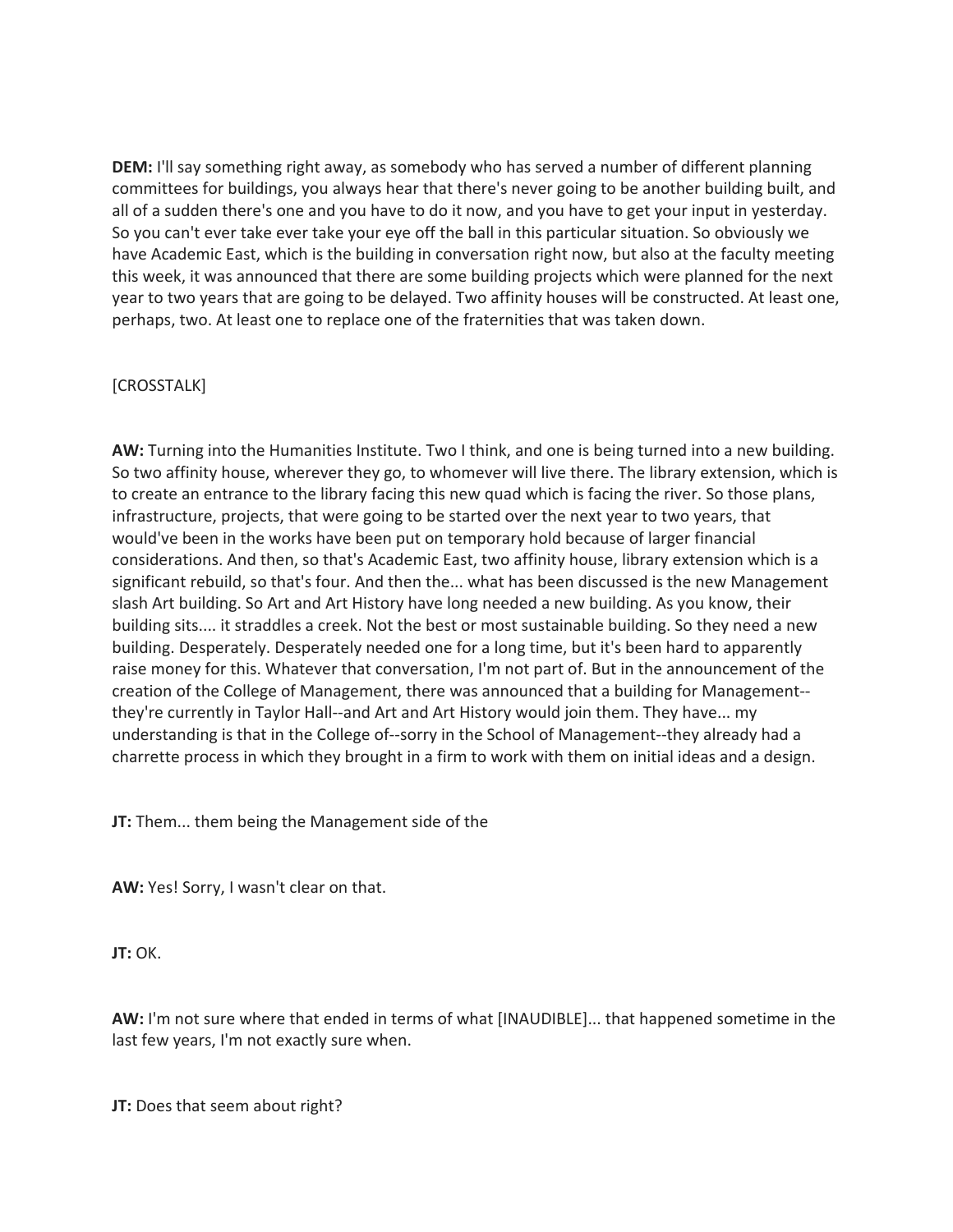**DEM:** Yeah. I'm not sure it's what we all would've asked for, for a charrette, but it was a step in the right direction.

**AW:** So that's, right? Nine buildings since 2010, one major remodel, the Academic East, two affinity houses, library extension, and Management. Fifteen buildings? That's a lot.

**DEM:** Plus we've done renovations.

**JT:** Yeah. That's quite a few.

**AW:** Yeah. I think I got a little off topic.

**JT:** No, no.

**AW:** Is that right?

**JT:** We're good, we're good. So, I'm wondering, we're sort of coming to a close of our interview, but I'm curious to hear how the three of you think that... the campus organization and response around planning issues regarding Academic East, how that compares to, let's say, campus response to what happened on this own, this radio station a year ago, right? Do you see there's being major discrepancies, do you see there's being parallels in the way these things are playing out, like what is your sense of both of these things as instances of campus politics?

**EL:** And so, I consider myself a student activist, I consider myself very involved. I've sort of watched a lot of different student movements come and they go, and that is my main concern with events that happened on WVBU. We had a large campus response. Something that I think was desperately needed, but the conversations that happened after kind of dwindled, I think by the end of the semester. And then we had alcohol become our big issue, and then... maybe this year will be the year of sustainability, but my main concern is that we will talk about it this semester, perhaps on a large-scale, and then we will stop talking about it.

**JT:** MmHm.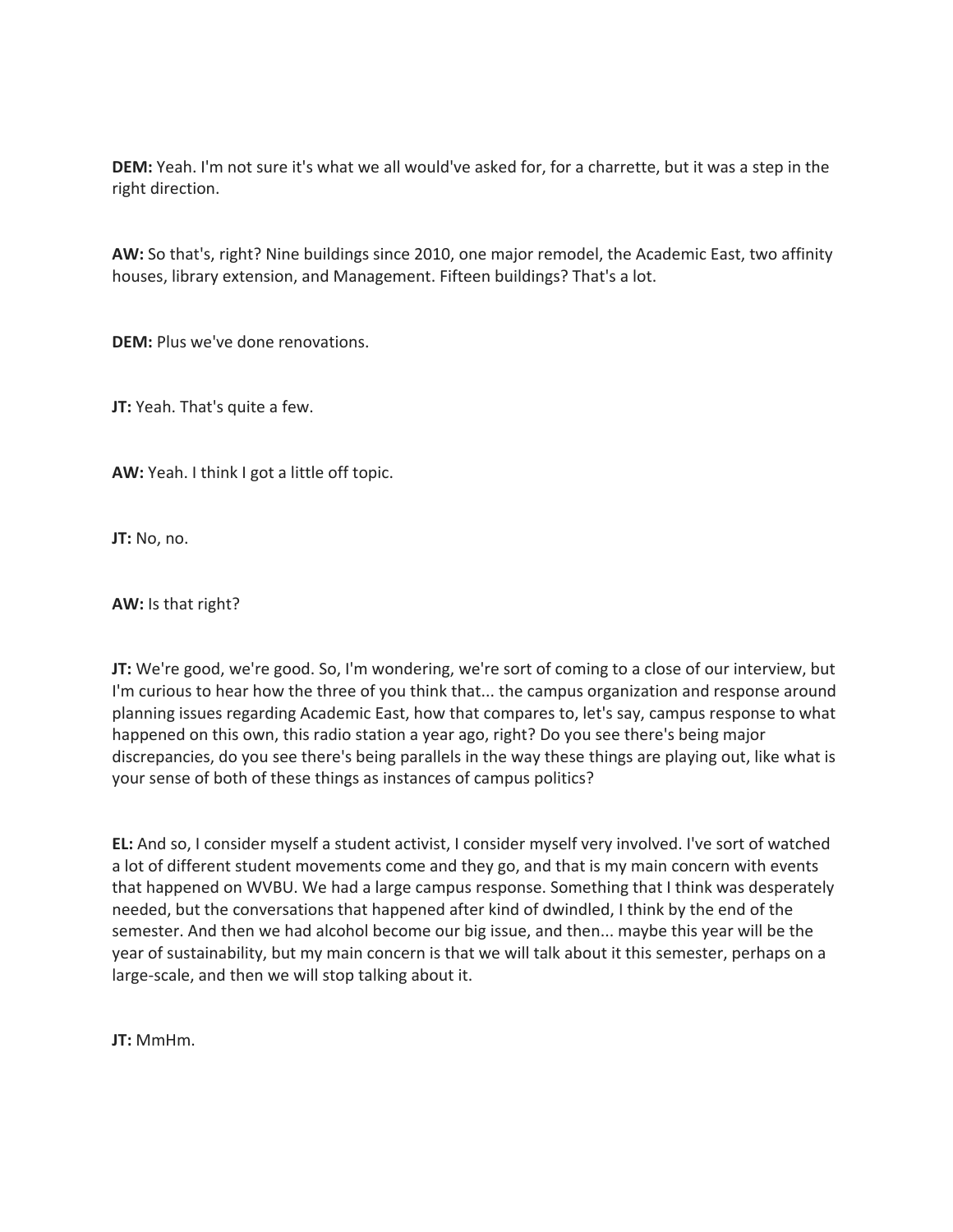**EL:** I think what's different about this particular instance is we're talking about something that's really large, something that's really visible, people can't unsee this, and it's also connected to the President's climate commitment. So that's something that's written in stone. Something that I... you can constantly refer to and try to hold the President accountable. But how powerful that is, I don't know either. We write a lot of words down on various material, and I don't know if we look back on them and try to connect ourselves to those words. So... I'm skeptical. I don't know. I don't have any answers, but I hope for the best.

**AW:** I guess I would say that this conversation, just in the last two months, this now public conversation about sustainability and infrastructure. Gives me some hope that in addition to the conversation, the mobilization by students, and others on this campus over the past year dealing with racism. That something maybe is shifting, I hope it remains, I hope that all of us remain attentive to these issues. I would say that in the previous five or so years we didn't see as much conversation. Certainly about racism, we didn't talk about it. And so, I know... I've waited for that conversation to continue this year, and it seems to have been lost. I really hope that it isn't lost among those of us who keep bringing these issues up, and we need to keep doing that. And so there's a shift in the way in which decisions are made on this campus and how difficult moments are handled, and cracked open, and remain open for conversation. That has to shift. But that, I think, is gonna require all of us faculty, staff, and students to continue to demand that that changes. To change the culture of activism on this campus.

**JT:** MmHm.

**AW:** Conversations... I mean, I think your radio show does this, and there are other instances of that on campus and continue conversation, I hope remains. I'd say that... probably there are parallels in the responses to these issues.

**JT:** MmHm. MmHm.

**AW:** With one of the kinds of issues that people could talk about getting behind. The way it's framed, so it doesn't seem to be as a big or [INAUDIBLE] or as challenging, and it clearly is to make it actually happen in reality.

**JT:** MmHm.

**AW:** And I think in those ways, it has different kind of feeling of the conversation. I think people who tend to care a lot about really changing our campus, to meeting our climate commitments, are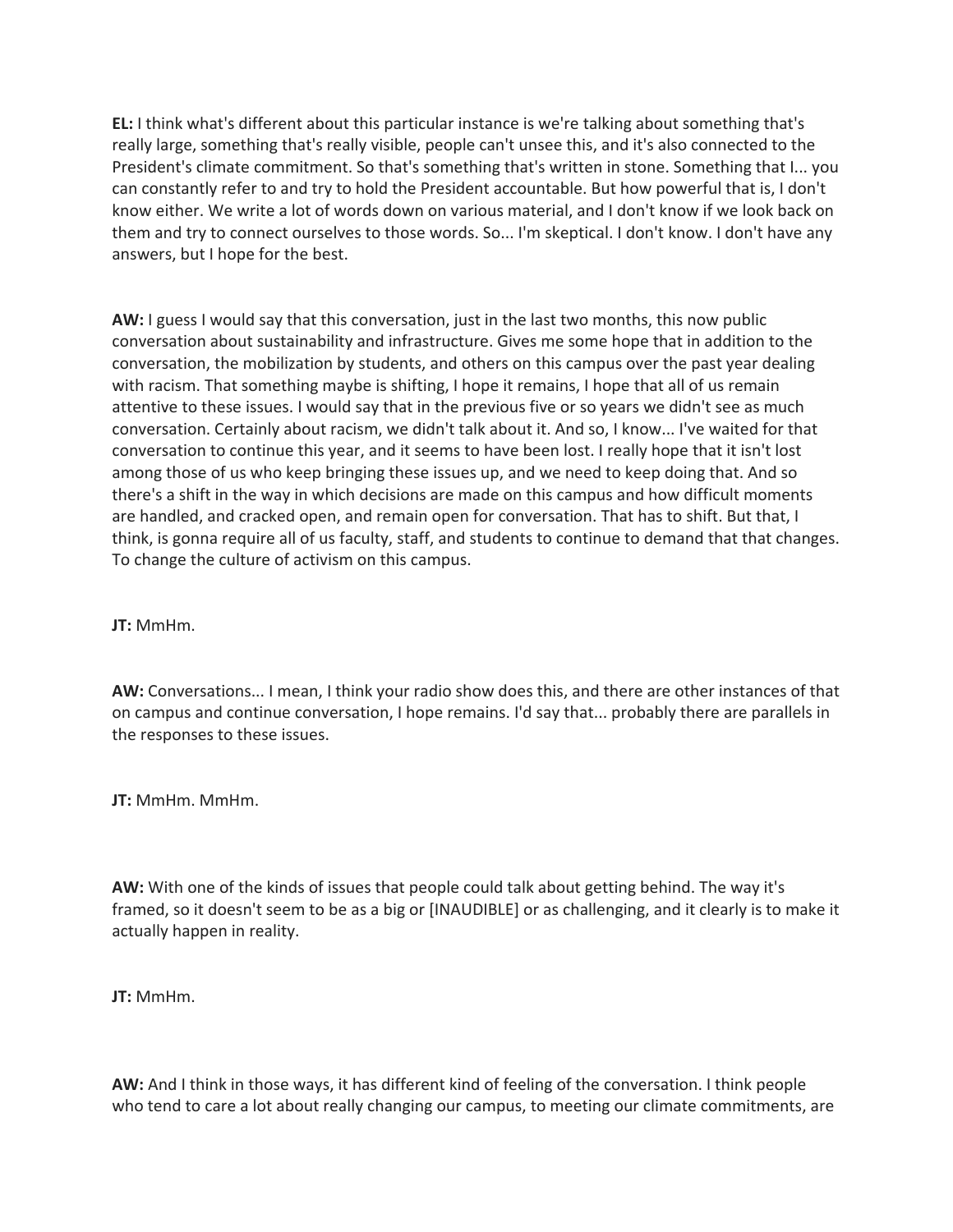concerned about social justice. And really think about what our responsibility is as an institution of higher education in leading the future and addressing those issues from a global scale and a local scale, and we need to start on our campus. So I think those issues are deeply intertwined and many of us care deeply and very similarly about those types of issues, together.

**DEM:** I'm really glad that Amanda brought the term social justice. Social justice is so important in and of itself, and we can't really lend all the import to that in this conversation, but I would also say that social justice is also very important to the issue of sustainability, because you don't want to sustain something that's unjust. We want to sustain everything that's good about our quality of life for future generations, but we wouldn't want to sustain a system that's unjust and that's just how those two things mesh together so importantly. The other thing, I'd just really like to say is that I don't think we should adopt a scarcity model

**JT/AW:** MmHm.

**DEM:** where we say that we can only pay so much attention to the greater good at our university, so we can only...

**JT:** Right. Right.

**DEM:** we have to choose between social justice and sustainability--environmental sustainability- like climate commitment and that sort of thing. No, I mean, we use our very fertile conversations and they're intertwined, and they have synergy with each other and we can work on all of them at once.

**JT:** I think that's a great point, like, I like that you put it in terms of scarcity and [INAUDIBLE] [LAUGHS] what's the opposite of scarcity [LAUGHS]

[CROSSTALK] [LAUGHS]

**AW:** Abundance

**JT:** Abundance, there you go, there you go. [CROSSTALK] Thank you, that's what I wanted. The plenitude. So maybe one thing I should bring together both Elaine and you were talking about in different ways, what do you think are the various features either of campus culture or administration that have actually mitigated against either causes continuing from one semester to